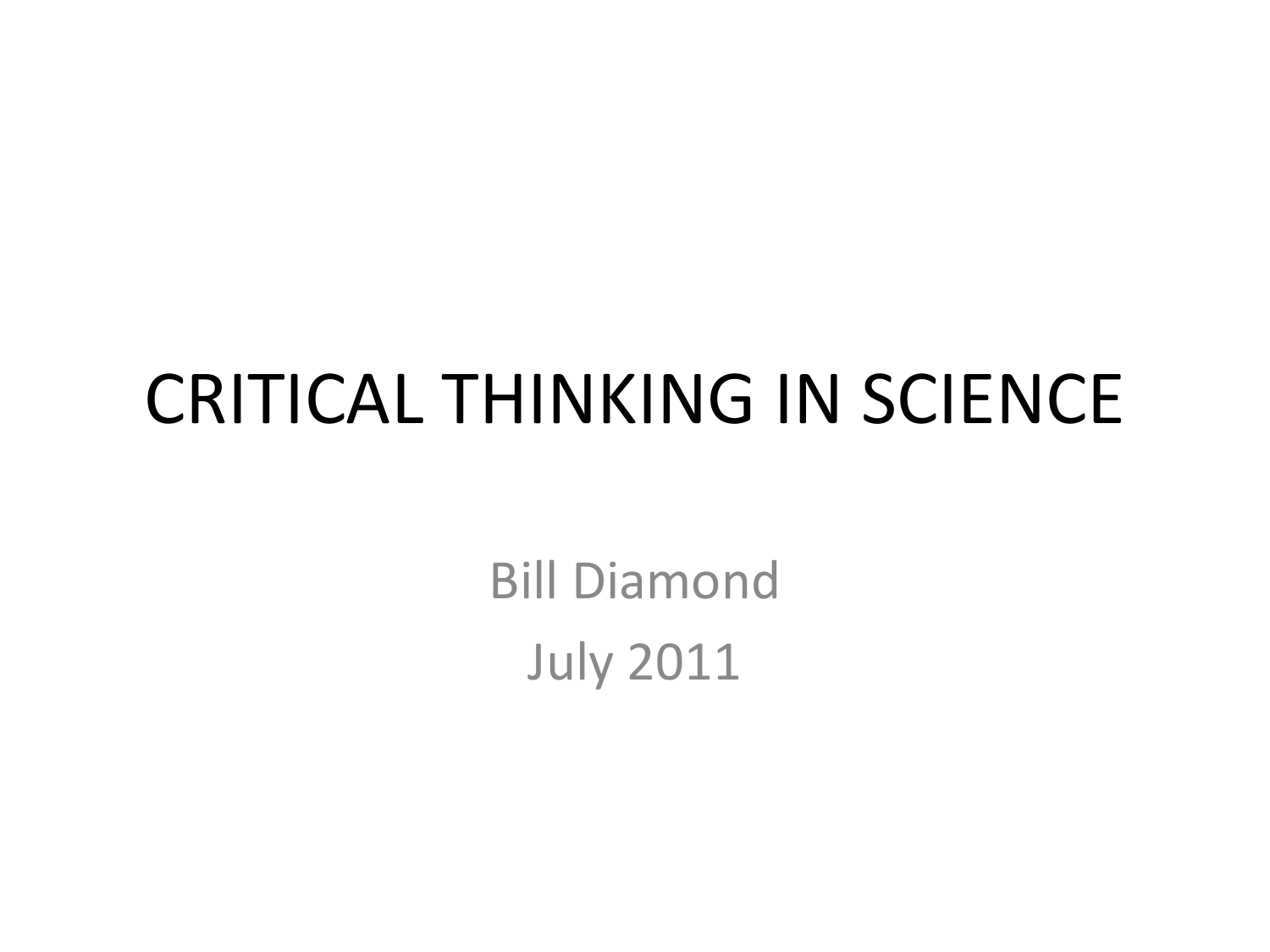#### A Bit of Info About Myself

- First job Jan. 1965, U. of Waterloo Co-op Student at CRL – 6 co-op terms and two summer terms (MSc research)
- MSc and PhD at U. of Toronto, 1969 to 1974 in Nuclear Physics
- PDF 1974, 1975 in Accelerator Physics (AP) at CRL
- 1976 and 1977 PDF at Columbia University in AP
- 1978 –1984 Research Scientist at Schlumberger Doll mainly in AP
- 1984 1989 Senior Accelerator Scientist at Continuous Electron Beam Accelerator Facility (CEBAF), a DOE Lab
- Returned to CRL in 1989 as a Senior Accelerator Physicist
	- Tandem Accelerator SuperConducting Cyclotron (TASCC)– 1989 –1997 Fluid Sealing Technology Branch 1997 until retirement in 2010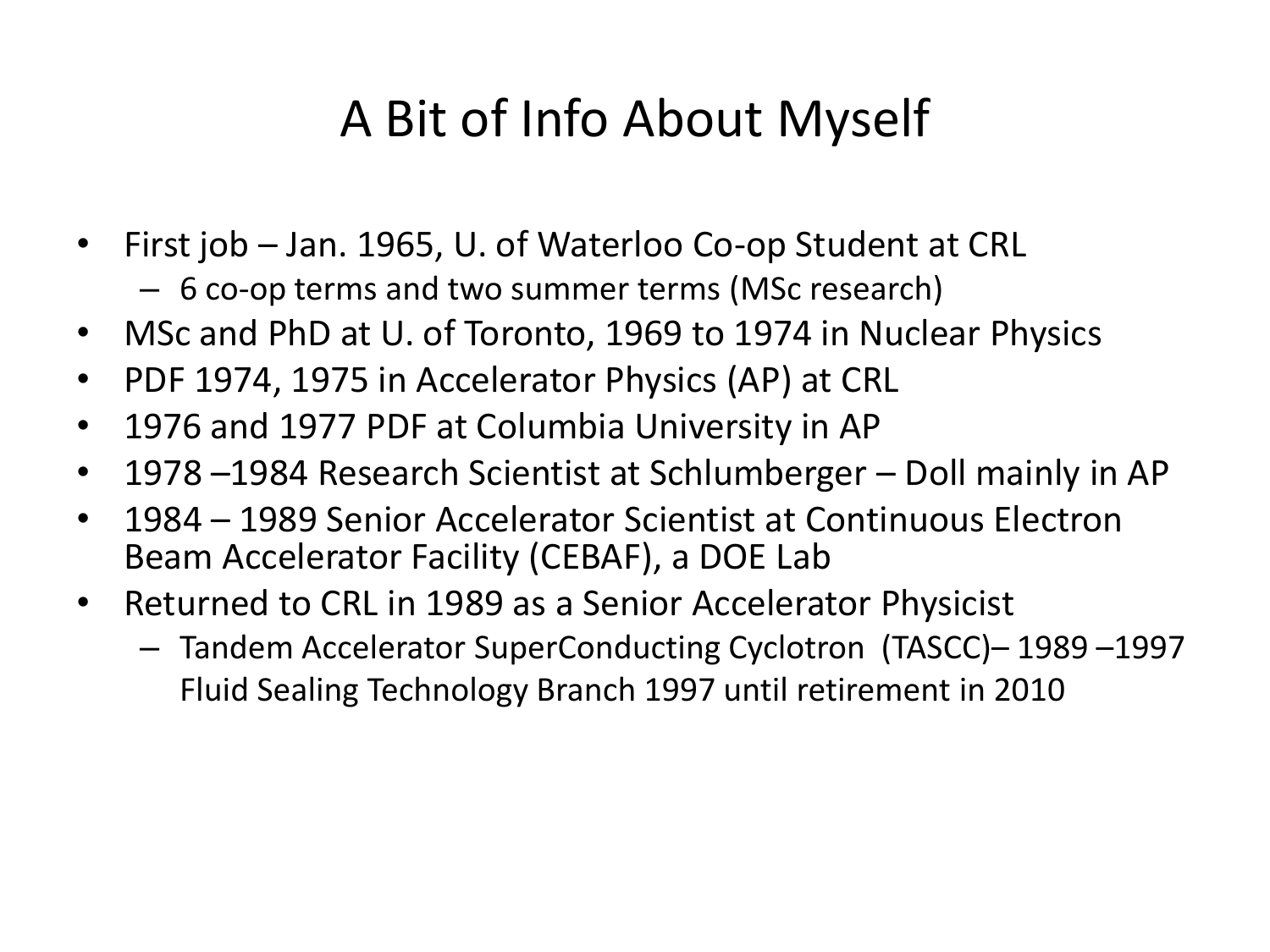#### Why Is Critical Thinking So Important

- Many in audience are near the beginning of their career in science
- Throughout that career there will be numerous technical/scientific items reported in popular press claiming achievements (commenting on serious threats, etc.) that might have a major impact on Health, Safety and Environment or other aspects of life
- Classical example of this is the ongoing dialogues on climate change and energy
- Be prepared to challenge those claims with your own well-developed thoughts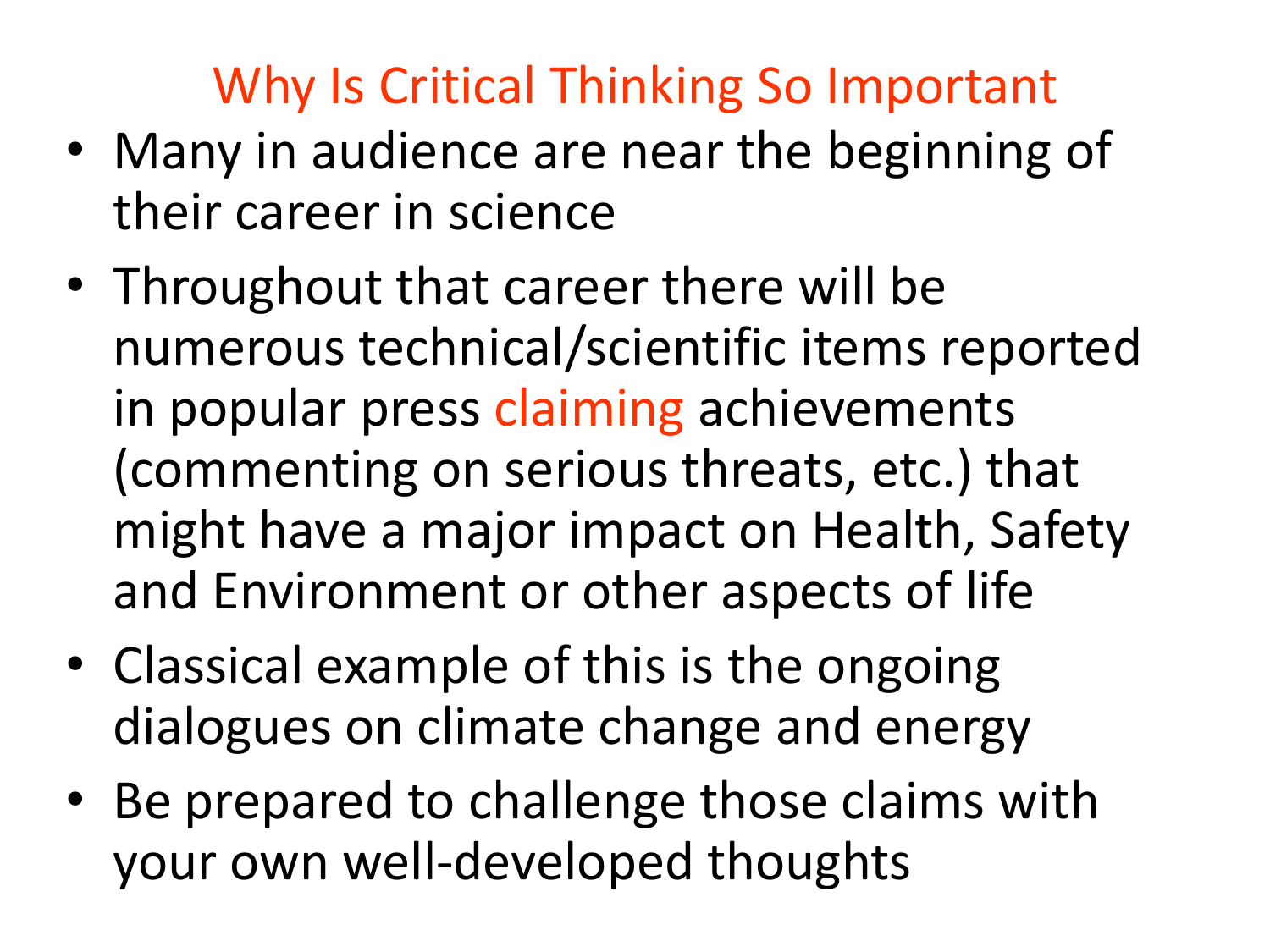## How to Approach This?

- Some hints
	- If a claim seems far-fetched it probably is
	- Ask yourself does this make sense
- Remember that many of these big-picture questions have a basis in some fairly basic science – And all too often, these basic facts are ignored
- Try to develop a *questioning* attitude and be able to make reasonable estimates (often a *back-of-an-envelope*  or quick mental estimate is sufficient)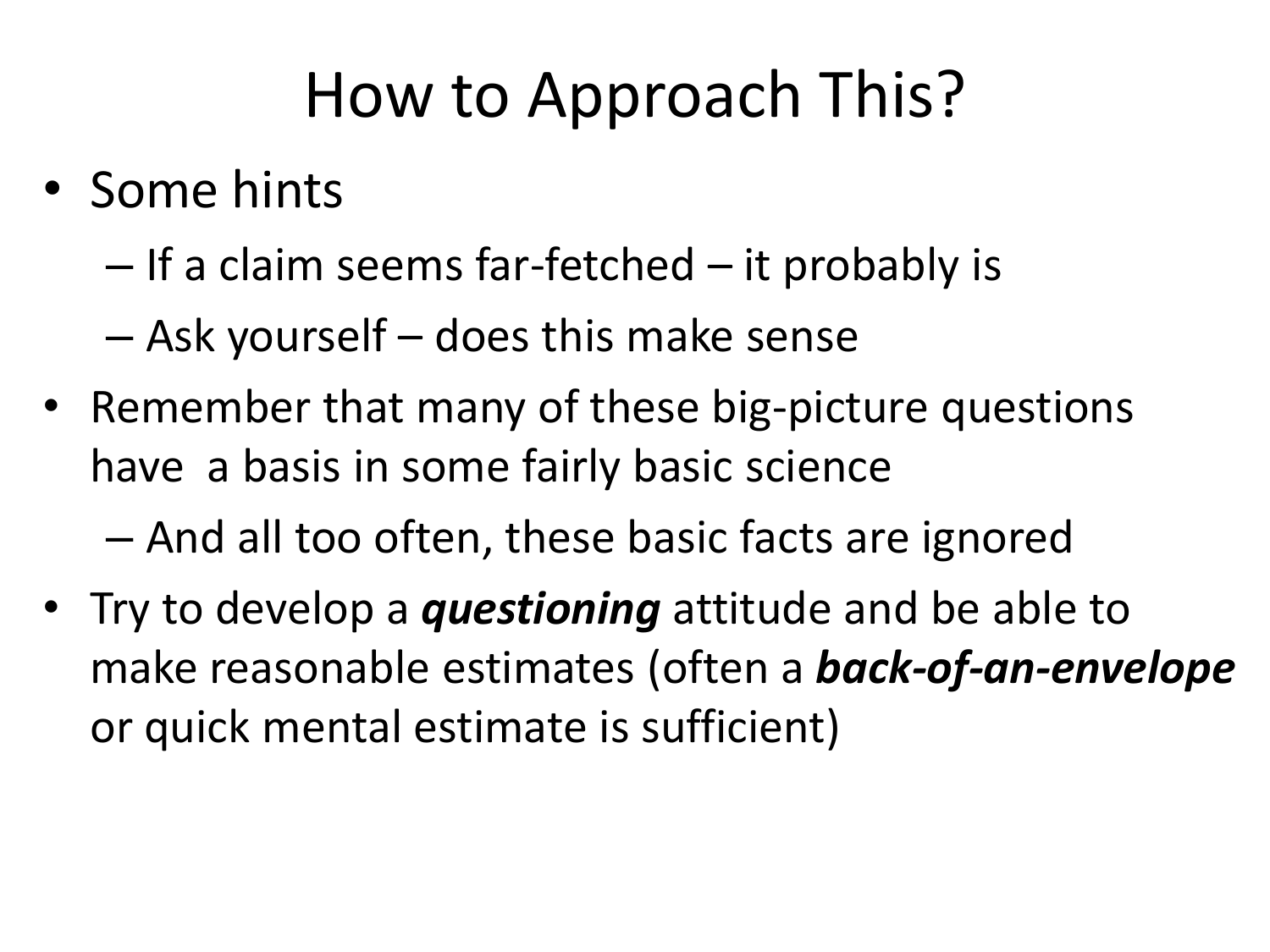#### From "Correct" Answers to "Estimates"or Guesses

- Most problems at high school or university have "correct" answers that are graded as such
- As one looks at a broader set of problems there may not be a simple "right" or "wrong" answer
- As we look at some truly broad issues such as climate change there may be only general answers – too complex to understand all of the implications
- Experience can help one to make better "guesses"
	- And you can use your understanding of the basics of science and technology to improve your guesses and question others
- One more point many experienced people (experts?) often forget/ignore the basic science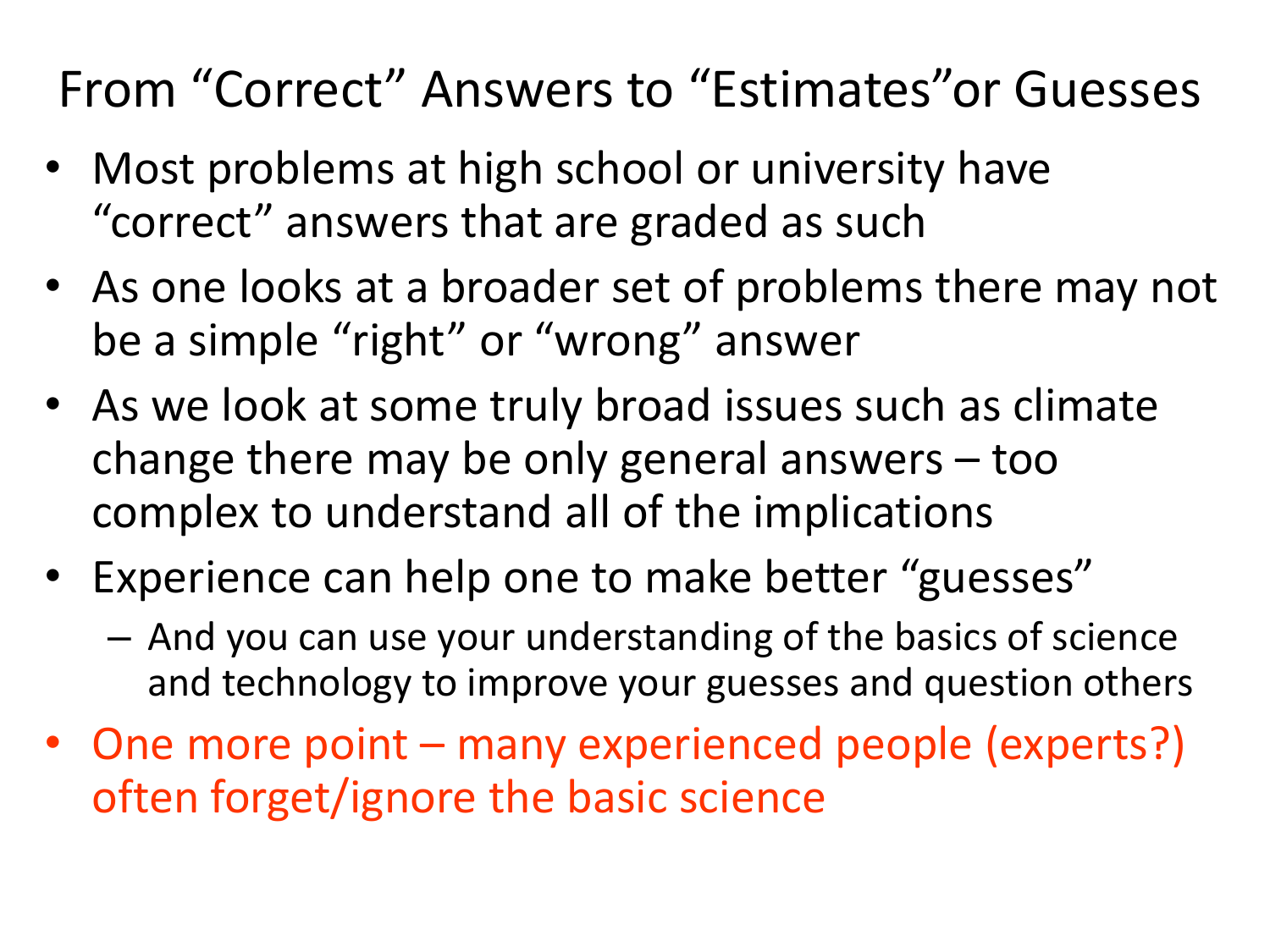# What are some of the Basic Tools

- Your ability to think and use the basic tools of science and engineering, etc.
- What do I use routinely? Try to use basic principles
- One of my most used concept is Avogadro's Number
	- Avogadro's number is the number of particles in one **[mole](http://science.jrank.org/pages/4397/Mole.html)** of any substance. Its numerical value is 6.02225  $\times$  10<sup>23</sup> but 6  $\times$  $10^{23}$  works for most calculations
	- This is used in physics and chemistry on a routine basis
	- One should have a solid grasp of the importance of this number by high school science
- Equally important is the concept that one mole of an ideal gas also has a volume of 22.4 l at STP (Standard Temperature and Pressure)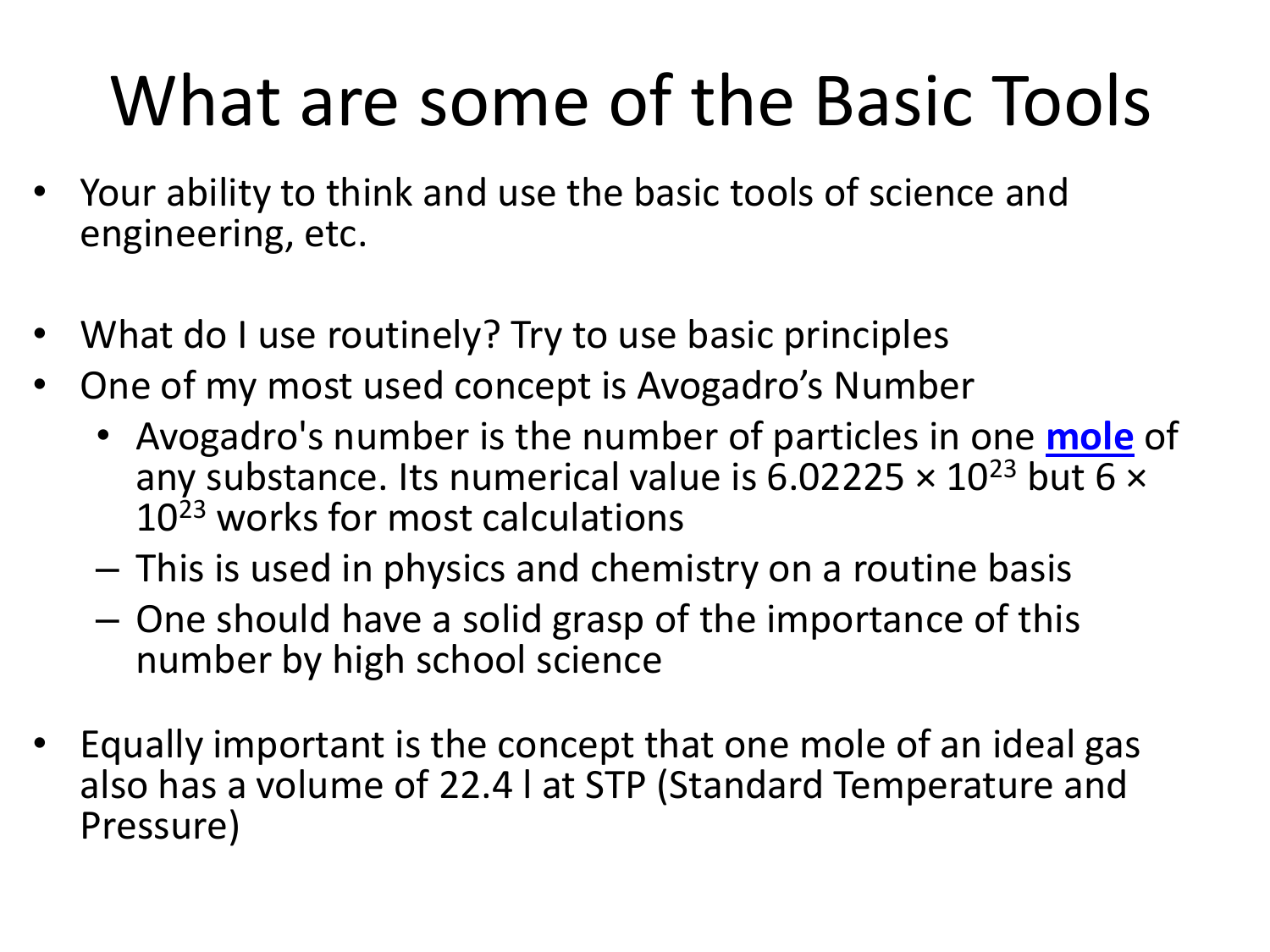### Basic Tools (cont'd)

- Some other useful numbers
	- The elementary charge of an electron (e =  $1.6 \times 10^{-19}$ coulombs/electron) or  $1.6 \times 10^{-19}$  joules
	- *So 1 eV = 1.6 x 10-19 joules*
		- (one eV is the energy an electron gains as it travels through a potential of 1 volt)
	- $-1/e = 6 \times 10^{18}$  electrons/coulomb
	- One ampere is equal to  $6 \times 10^{18}$  electrons/second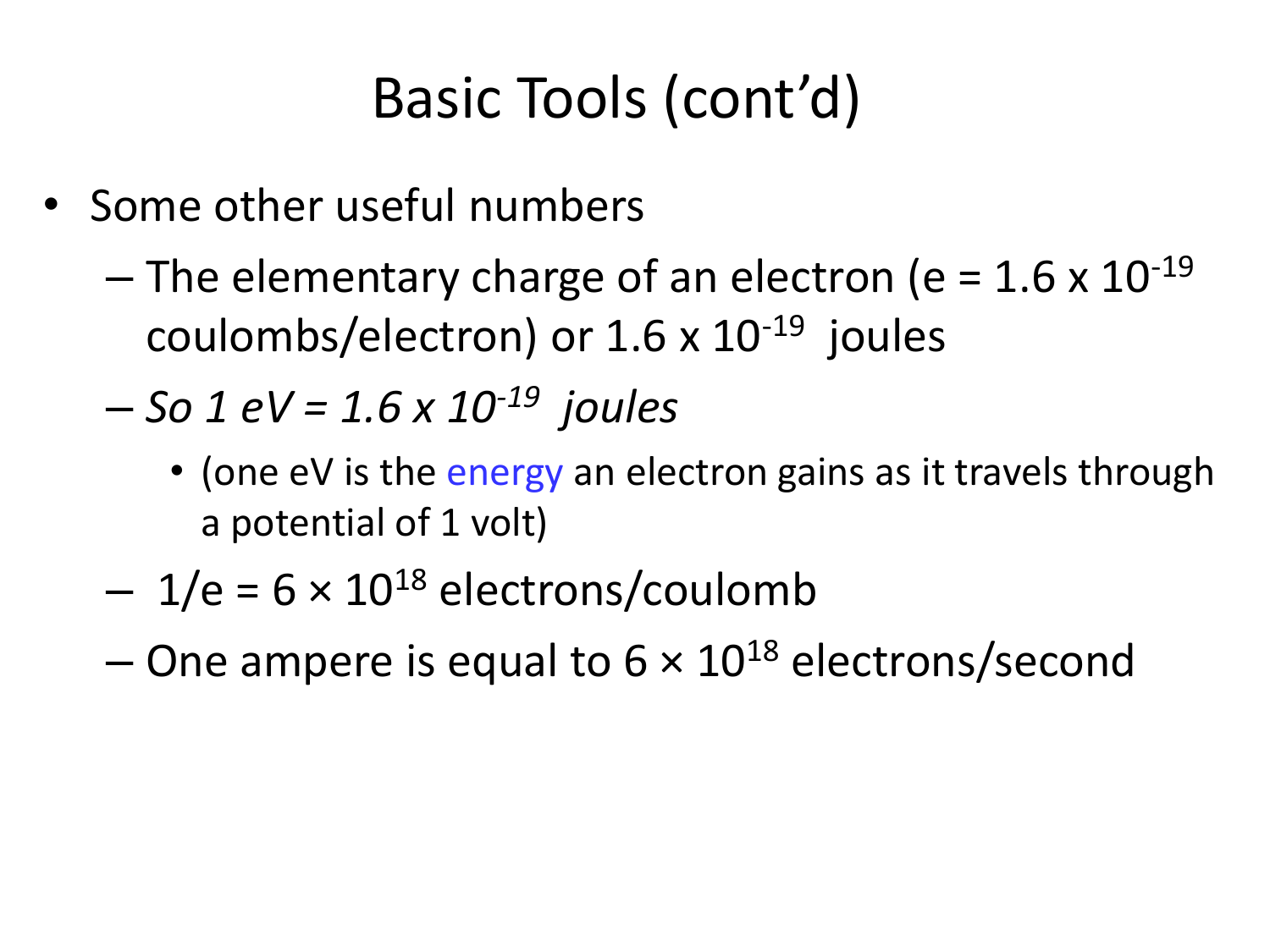#### Basic Tools (cont'd)

- Some basic properties of water
	- Heat capacity of 1 cal/g/  $\mathrm{^{\circ}C}$  (4.2J/g/ $\mathrm{^{\circ}C}$ )
	- Heat of fusion of 80 cal/g
	- Heat of vaporization of 540 cal/g
- Water is used as a heat transfer agent for many methods of producing electricity
- These properties also influence weather and climate strongly – one needs good understanding of these basic properties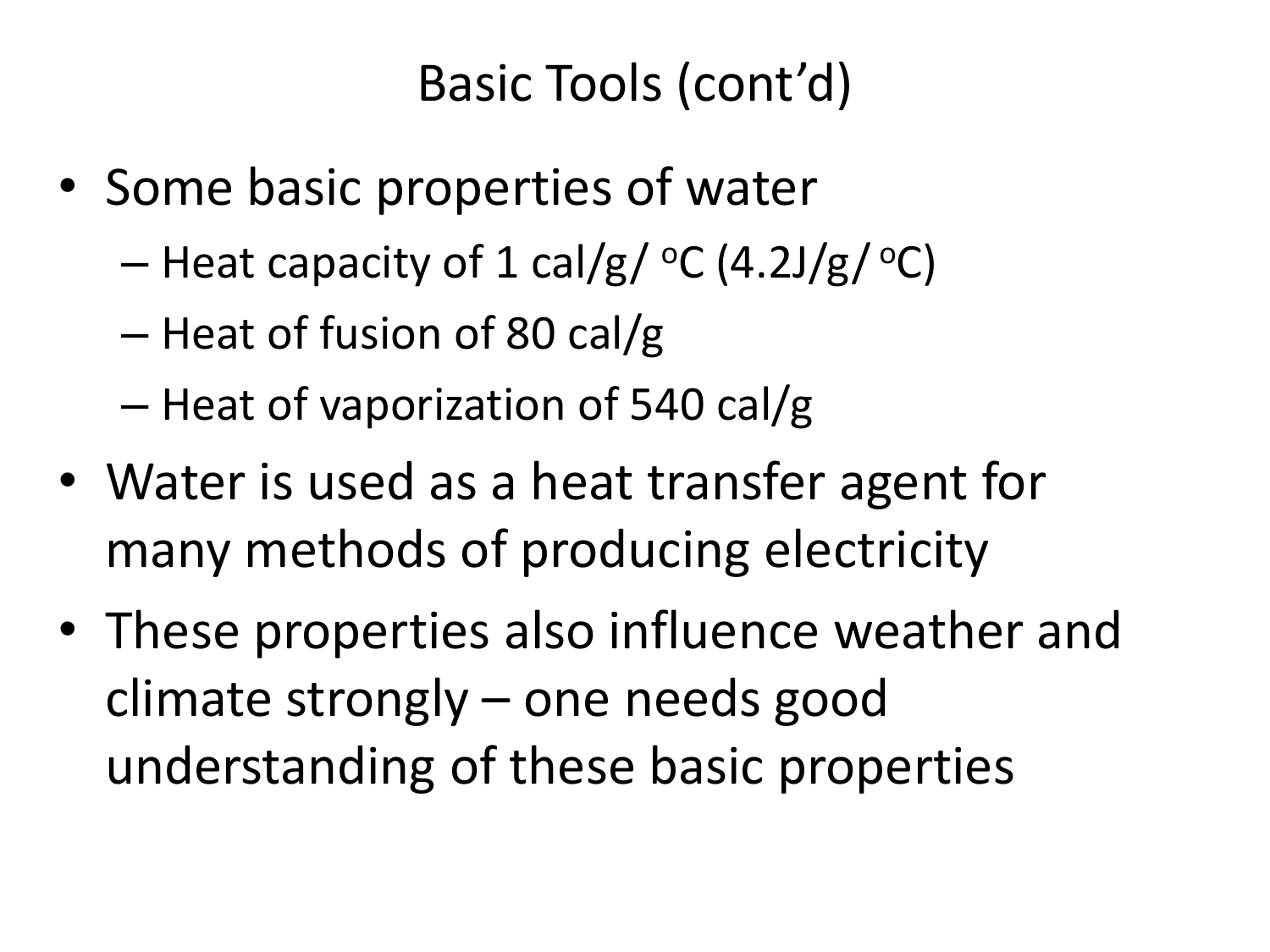### Steam Tables temperature at which water boils as function of pressure

| <b>Pressure kPa</b> | <b>Pressure</b><br>(atmospheres) | Temperature (°C) |
|---------------------|----------------------------------|------------------|
| 101                 | $\mathbf 1$                      | 100              |
| 220                 | 2.2                              | 123              |
| 400                 | 3.96                             | 143              |
| 800                 | 7.9                              | 170              |
| 1250                | 12.4                             | 190              |
| 2600                | 25.7                             | 226              |
| 4000                | 39.6                             | 260              |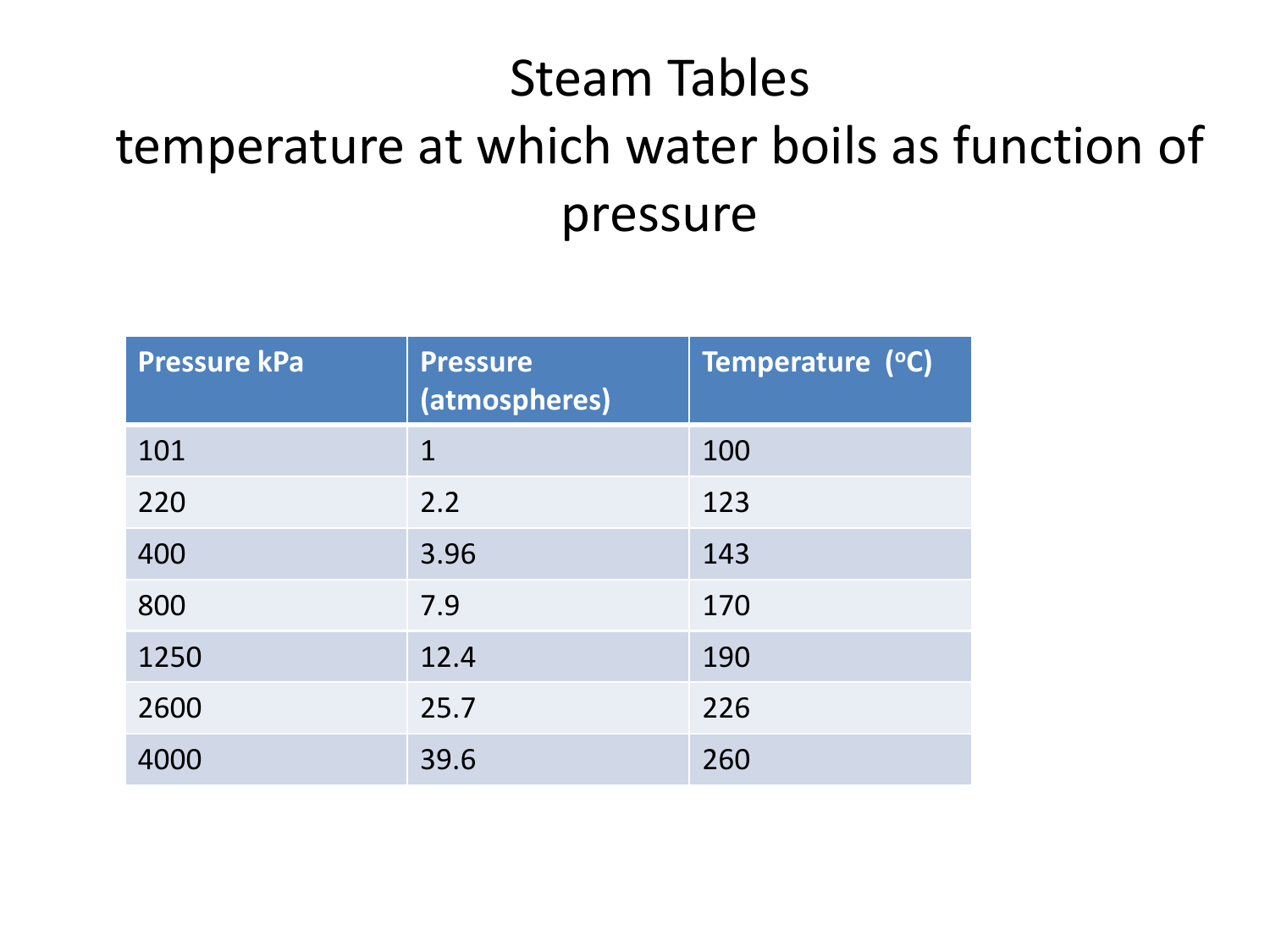We also need a high comfort level with scientific presentation of numbers

### • **SI prefixes:**

- Z:  $10^{21}$  zetta  $E: 10^{18}$  exa P:  $10^{15}$  peta
- T:  $10^{12}$  tera G:  $10^9$  giga M:  $10^6$  mega
- k:  $10^3$  kilo h:  $10^2$  hecto da:  $10^1$  deka

- d:  $10^{-1}$  deci c:  $10^{-2}$  centi m:  $10^{-3}$  milli
- mu:  $10^{-6}$  micro n:  $10^{-9}$  nano p:  $10^{-12}$  pico
- f:  $10^{-15}$  femto  $a: 10^{-18}$  atto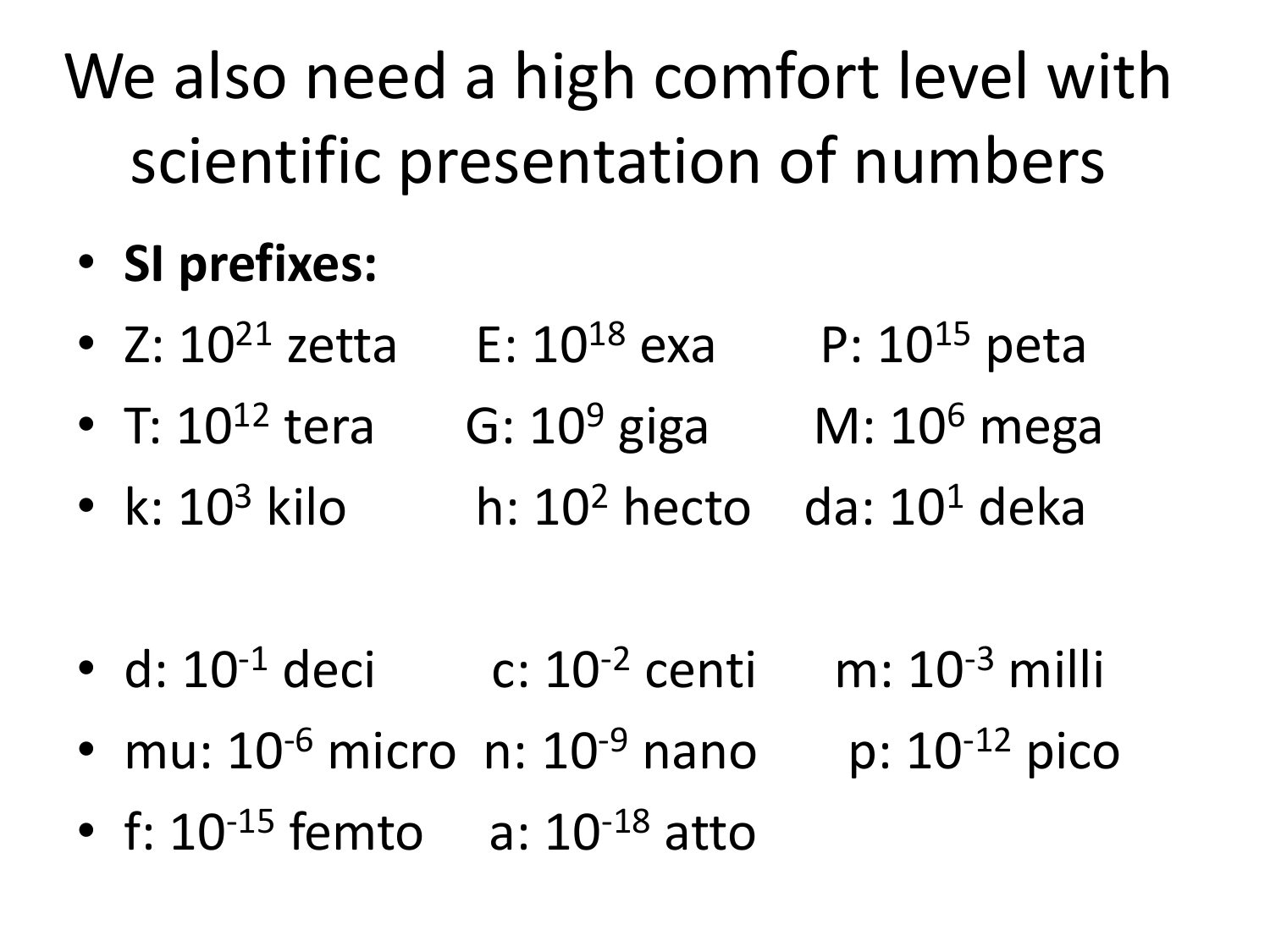### Now Let's Look at Energy and Energy Production as Examples

- What is energy? Quick check on Google
- **Definition:** Energy is the capacity of a physical system to perform [work.](http://physics.about.com/od/glossary/g/work.htm) Energy exists in several forms such as <u>heat, [kinetic](http://physics.about.com/od/energyworkpower/f/KineticEnergy.htm)</u> or mechanical energy, light, **[potential energy](http://physics.about.com/od/glossary/g/potentialenergy.htm), electrical, or other forms.** According to the law of conservation of energy, the total energy of a system remains constant, though energy may transform into another form.
- The SI unit of energy is the joule (J) or newtonmeter  $(N * m)$ . The joule is also the SI unit of [work](http://physics.about.com/od/glossary/g/work.htm)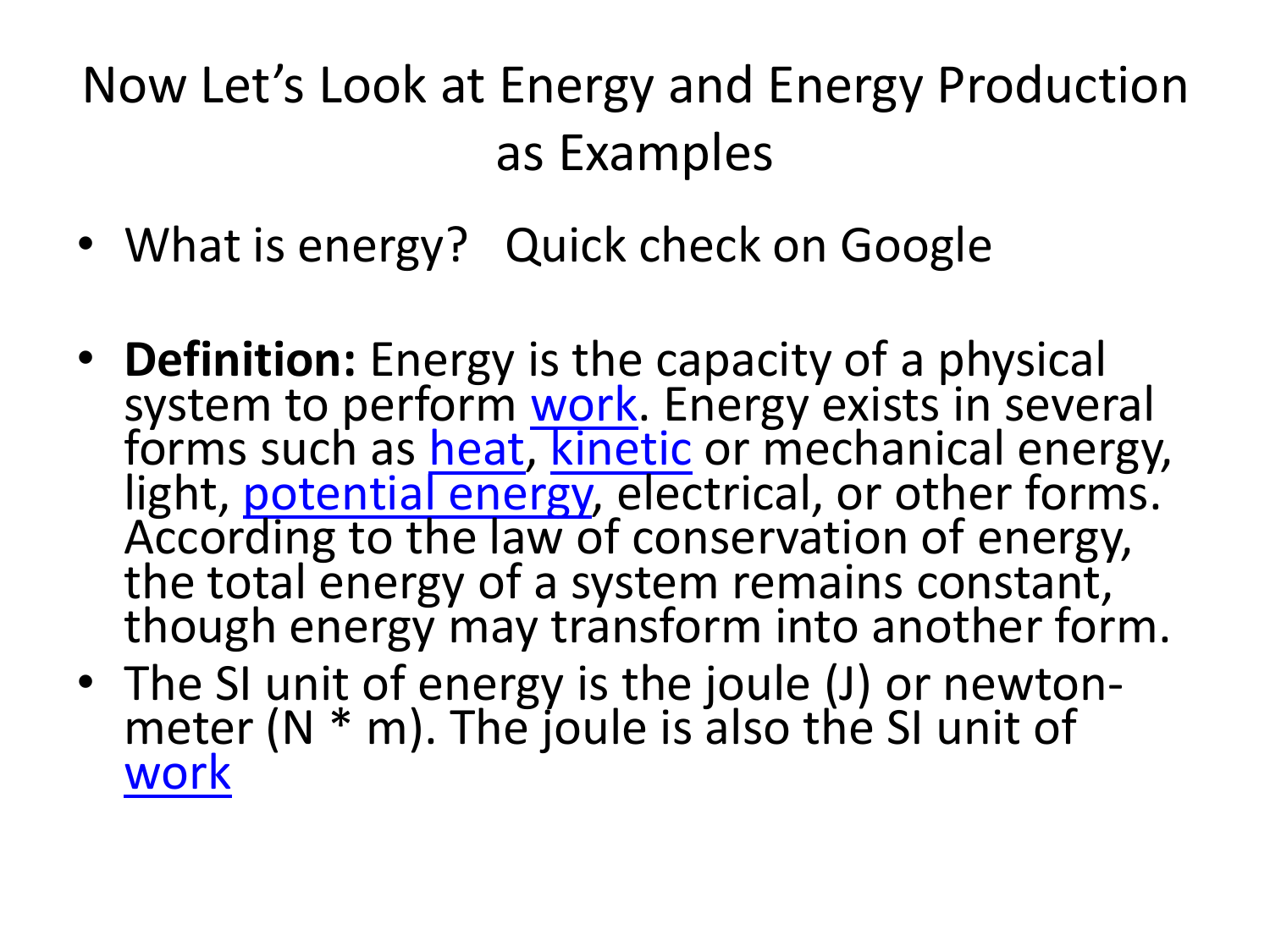Now Look at Energy from a Practical Point-of-View

- Energy is a bit of a tricky concept we hear it discussed routinely but what are the more interesting aspects from the point of view of "real-world" usage
- Chemical energy two atoms of oxygen combine with one of carbon to produce  $CO<sub>2</sub>$ 
	- This is an exothermic reaction in which a few eV of energy is produced for each molecular bond formed
- Fission <sup>235</sup>U atom split producing about 200 MeV (Million electron Volts) of energy and two lighter atoms
	- About 40 million times higher than chemical reactions
- Fusion deuterium plus tritium fuse, producing 17.6 MeV of energy (reaction of stars) and a helium nucleus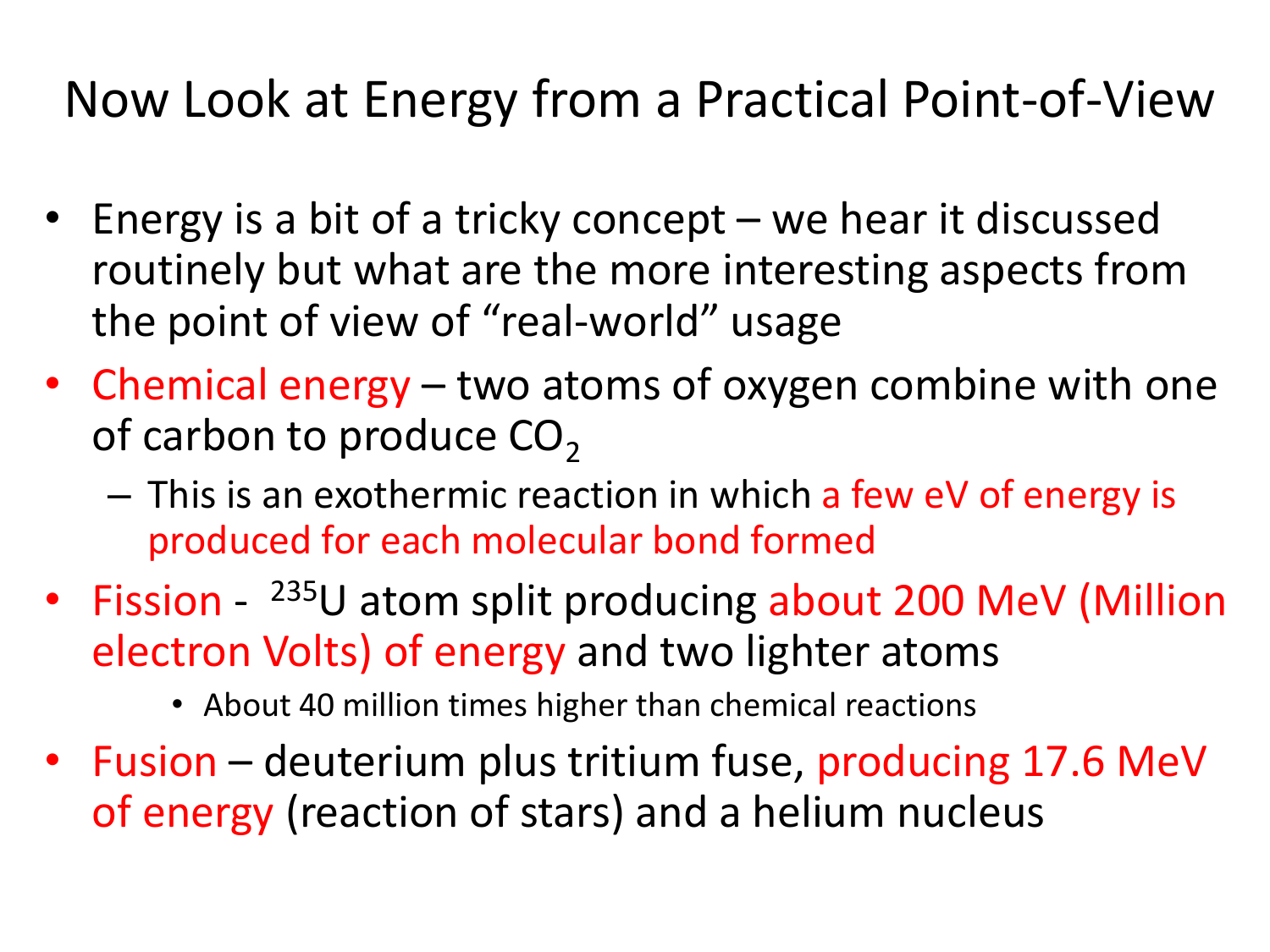## Let's Do a Simple and Very Approximate Example

- React one mole of carbon (12 g of coal) with one mole of oxygen to produce CO-2
- Use "seat-of-pants" estimate of 5 eV per reaction
- $6 \times 10^{23}$  atoms/mole x 5 eV =  $3 \times 10^{24}$  eV/mole
- Times  $1.6 \times 10^{-19}$  joules/eV = 480,000 joules/mole (actual # 394,000 J/mole but can use 400,000 as an easy approximation)
- And this produces 22.4 l (and 44 g) of CO-2 at STP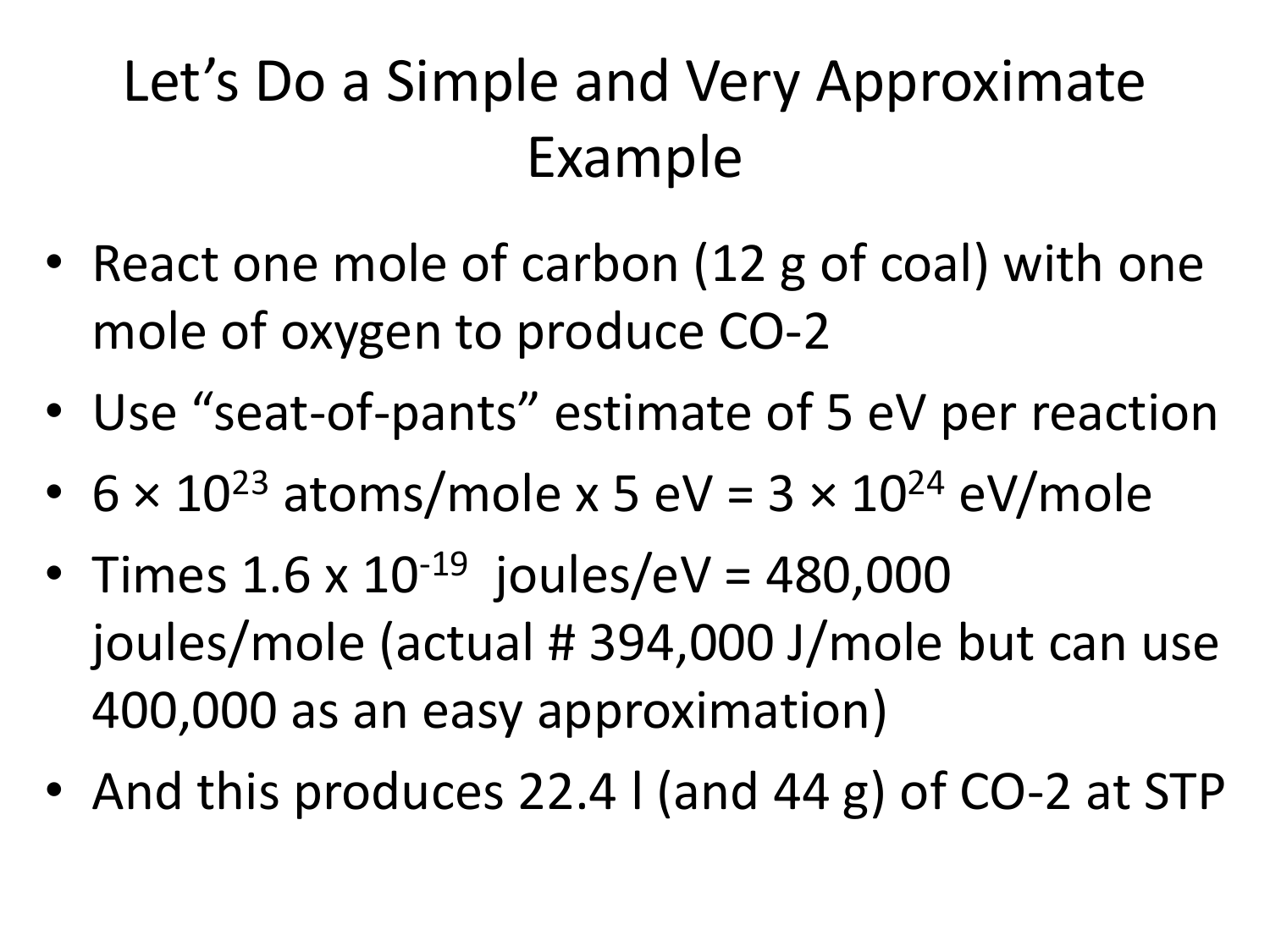### What can we do with this basic information?

- •Let's pose an interesting question as another example
- •How much coal does it take to run a 1000 MW thermal electric plant per day?
	- –1000 MW of electricity requires about 3000 MW of heat energy
	- about 33 % efficiency
	- •3000 MW = 3 x  $10^9$  joules/s x 3600 s/h x 24 h/d = 2.6 x  $10^{14}$  J/d
	- •From previous slide, 12 g produces  $4 \times 10^5$  J of energy or one gram produces 3.3 x 10<sup>4</sup> J/g
- •Therefore electric plant uses

 $-2.6$  x  $10^{14}$  J/d / (3.3 x  $10^4$  J/g) = about  $10^{10}$  g/d or  $10$  million kg/d

•Note, 10 million kg/d is about 100 rail cars of coal per day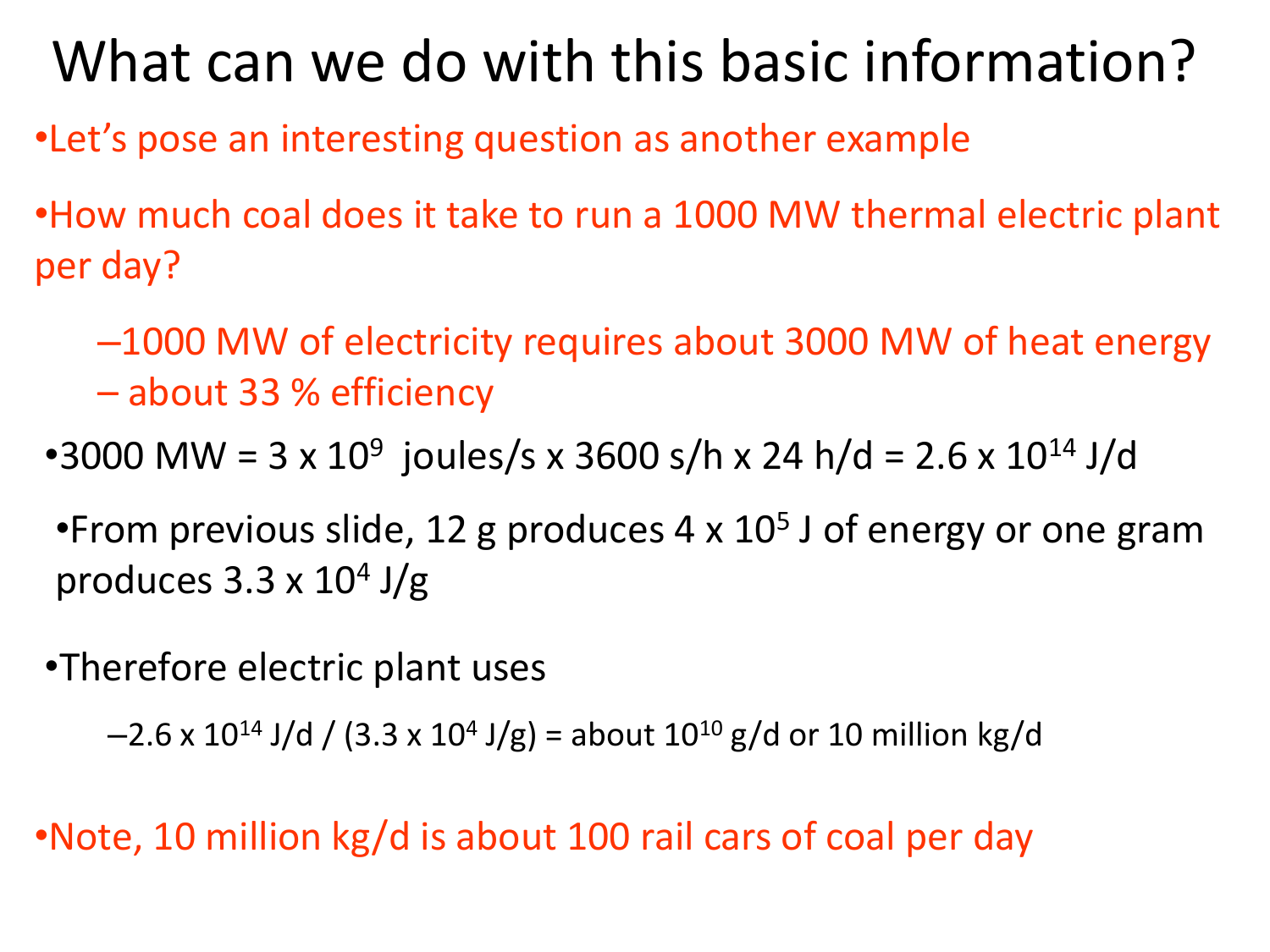#### Compared to a CANDU Reactor



Fuel – uranium at 200 MeV/fission

Water at about 300 $\,^{\circ}$ C and 10,000 kPa

not particularly useful to produce electricity

about 200 to 300 kg fuel/day

from Lake/Ocean/River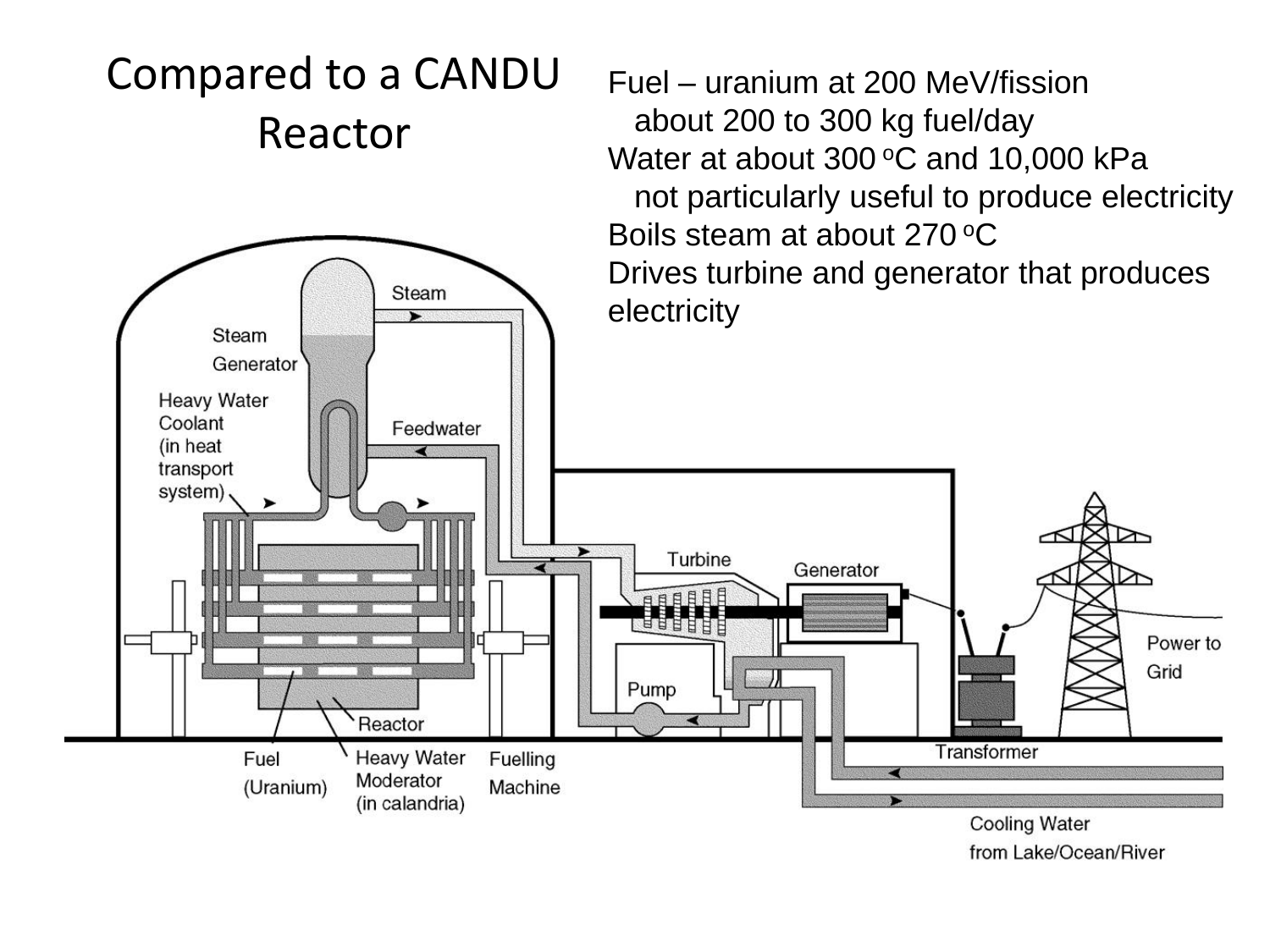### Some Important Concepts

- Only about 33% of thermal energy converted to electricity
	- Depends upon delta T between input steam and heat sink
	- Fighting against steam table to get efficiency
- These same challenges are faced by any energy source using water to transfer energy
	- Includes some you might not think about such as solar thermal and geothermal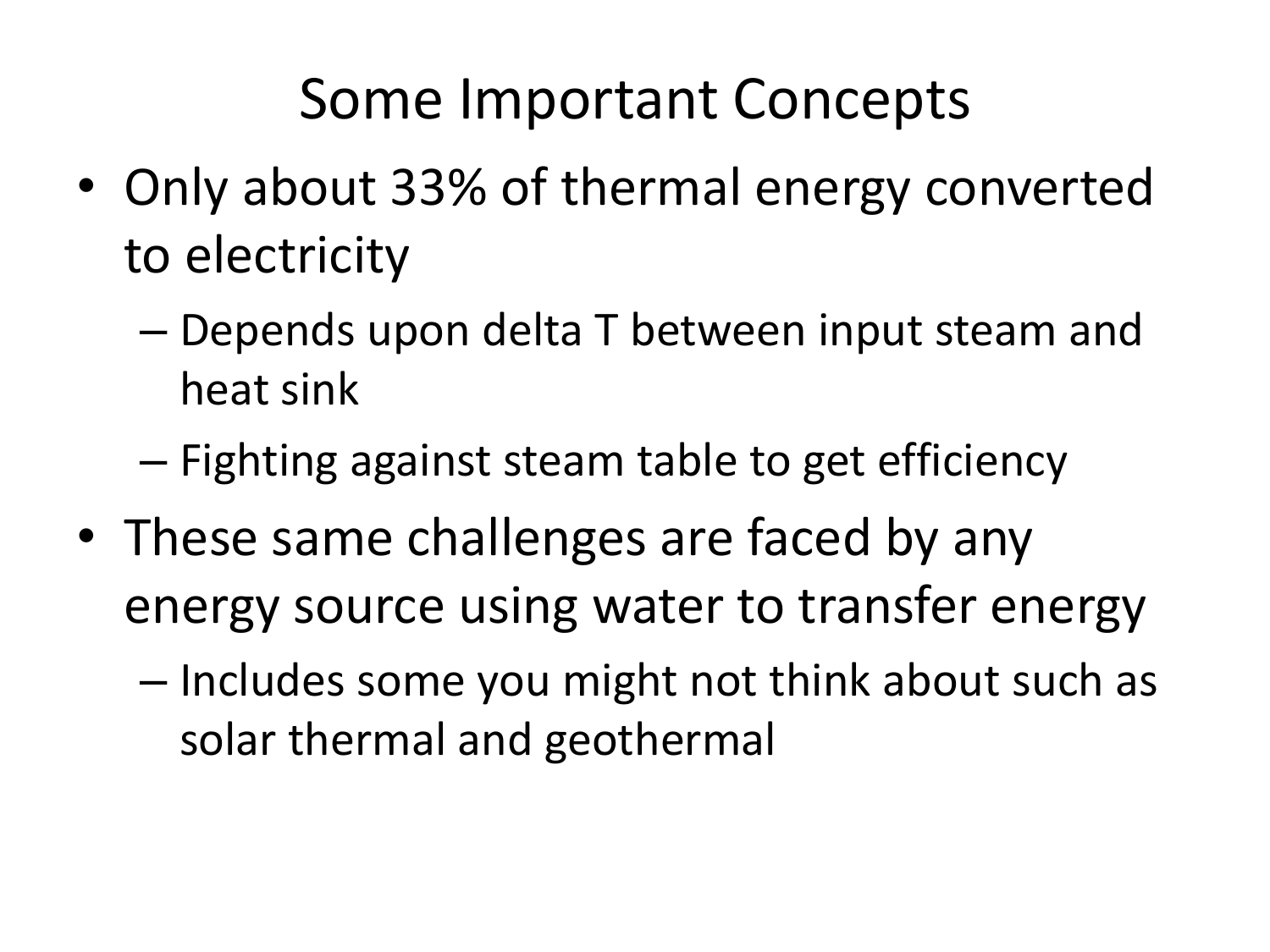# Let's Do an Assessment of an Electric Car

- Nissan Leaf advertised as 100 mpg (2.4 l/100 km) (gas equivalent) or 35 kW-h/100 miles (=1.3 x 10<sup>8</sup> J/100 miles)
- Similar-sized Internal Combustion Engine over 40 mpg
- Electric car produces zero-emission during use
- However, using coal-fired electricity (about 50% of US production), 35 kW-h requires about  $4.3 \times 10^8$  J at the station and uses 13 kg of coal and produces 47 kg of CO-2
- 2.5 gallons (9.6) of gasoline contain about 6 kg of carbon and produces about 22 kg of CO-2
	- About ½ the CO-2 produced by coal-fired electricity required for electric car recharge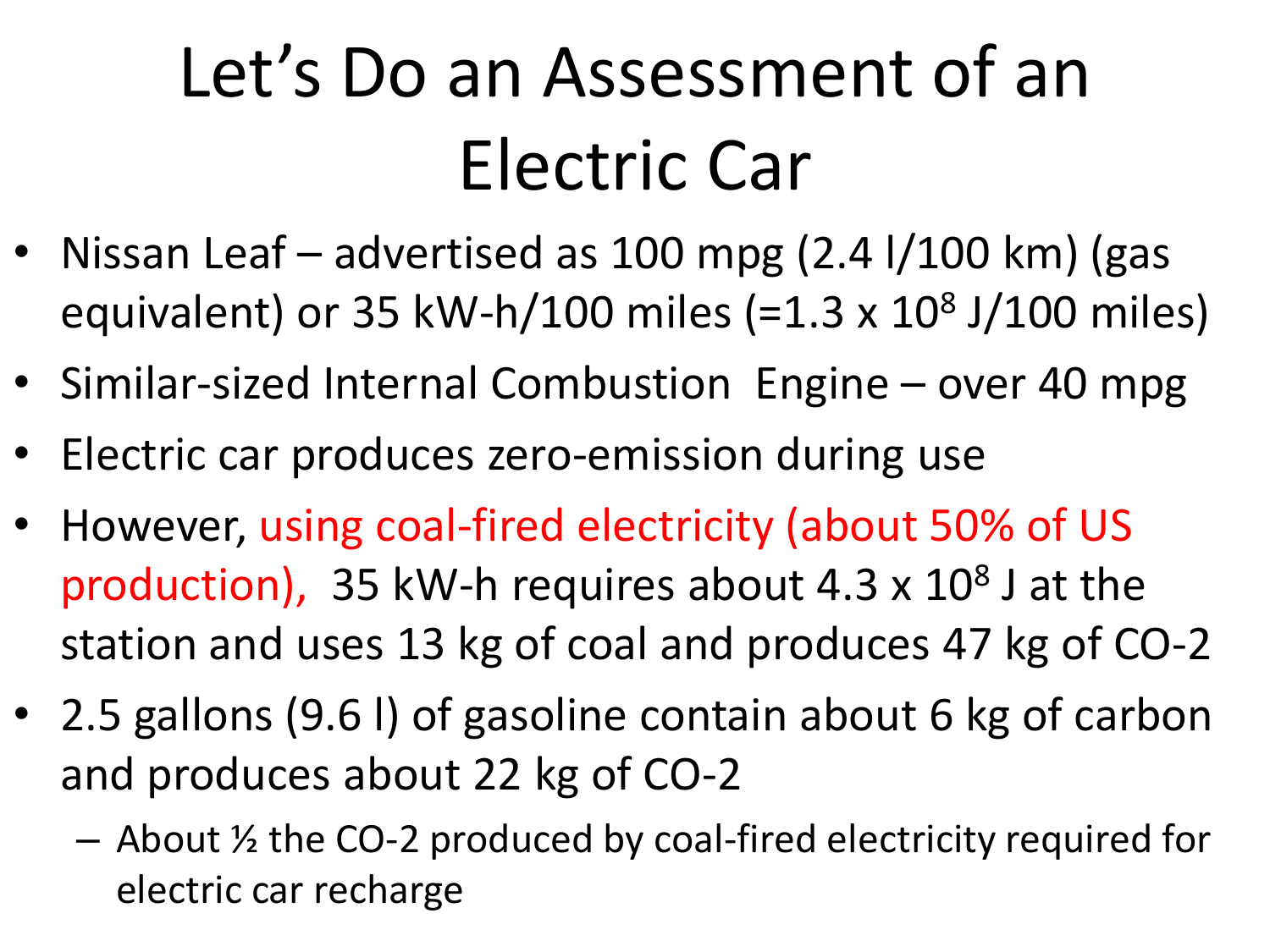Look at Changing to Electric Cars and Using a Carbon-free Source Electricity

- Petroleum usage in USA is about 40 EJ/y  $-$  One EJ is equal to 1 x 10<sup>18</sup> J/y
- Rough Estimate that 1/3 to 1/2 of petroleum use is transportation with cars, say 15 EJ
- Convert 1/3 of this to electric cars or 5 EJ
- $5 \times 10^{18}$  J/y /(3  $\times 10^{7}$  s/y) = 2  $\times 10^{11}$  J/s
- Or  $2 \times 10^{11}$  J/s/(3  $\times 10^9$  J/s from a 1000 MW reactor) = 66 new nuclear reactors
- These changes are not easy!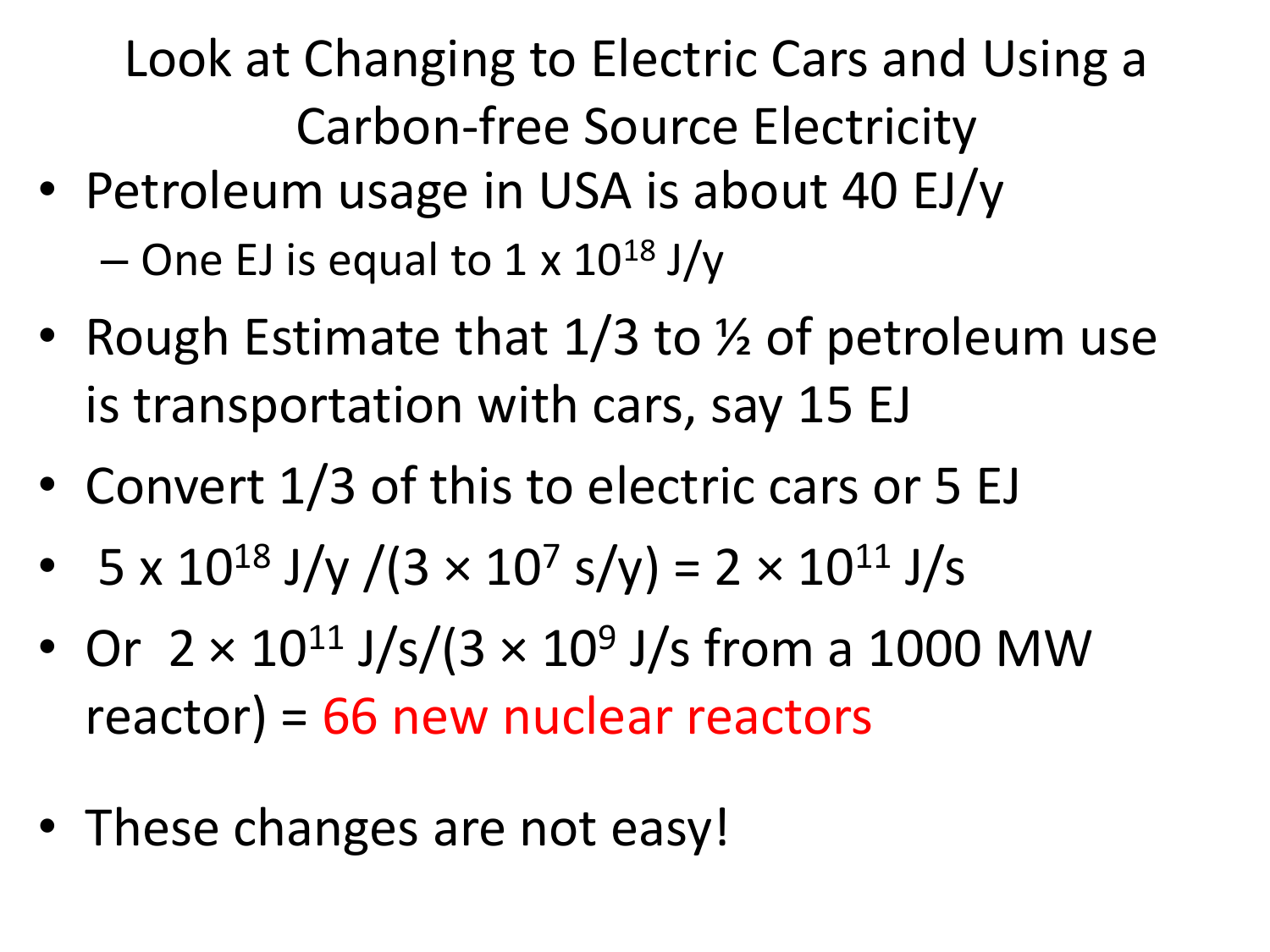### Recent Energy Consumption Data - USA Data (about 30% of World Use in 2000)

• Coal, Oil and Natural Gas remain the major sources of energy throughout the world – Recent US Energy Data (1 EJ =10E18J)

| Consumption (EJ)                                                   | 1985<br>78               | 1990<br>89               | 1995<br>96             | 1999<br>102              |
|--------------------------------------------------------------------|--------------------------|--------------------------|------------------------|--------------------------|
| <b>Fossil Fuels</b><br>Coal<br><b>Nat Gas</b><br>Petroleum         | 70<br>19<br>19<br>33     | 76<br>20<br>20<br>35     | 81<br>21<br>23<br>37   | 86<br>23<br>23<br>40     |
| <b>Nuclear</b>                                                     | 4.4                      | 6.5                      | 7.6                    | 8.2                      |
| Renewable<br><b>Hydroelectric</b><br>Geothermal<br><b>Biofuels</b> | 3.6<br>3.6<br>.21<br>.01 | 6.5<br>3.3<br>.37<br>2.5 | 7.1<br>3.7<br>.36<br>3 | 7.8<br>3.6<br>.35<br>3.7 |
| Solar + Wind                                                       | $0.0\,$                  | .09                      | 0.11                   | .12<br>0                 |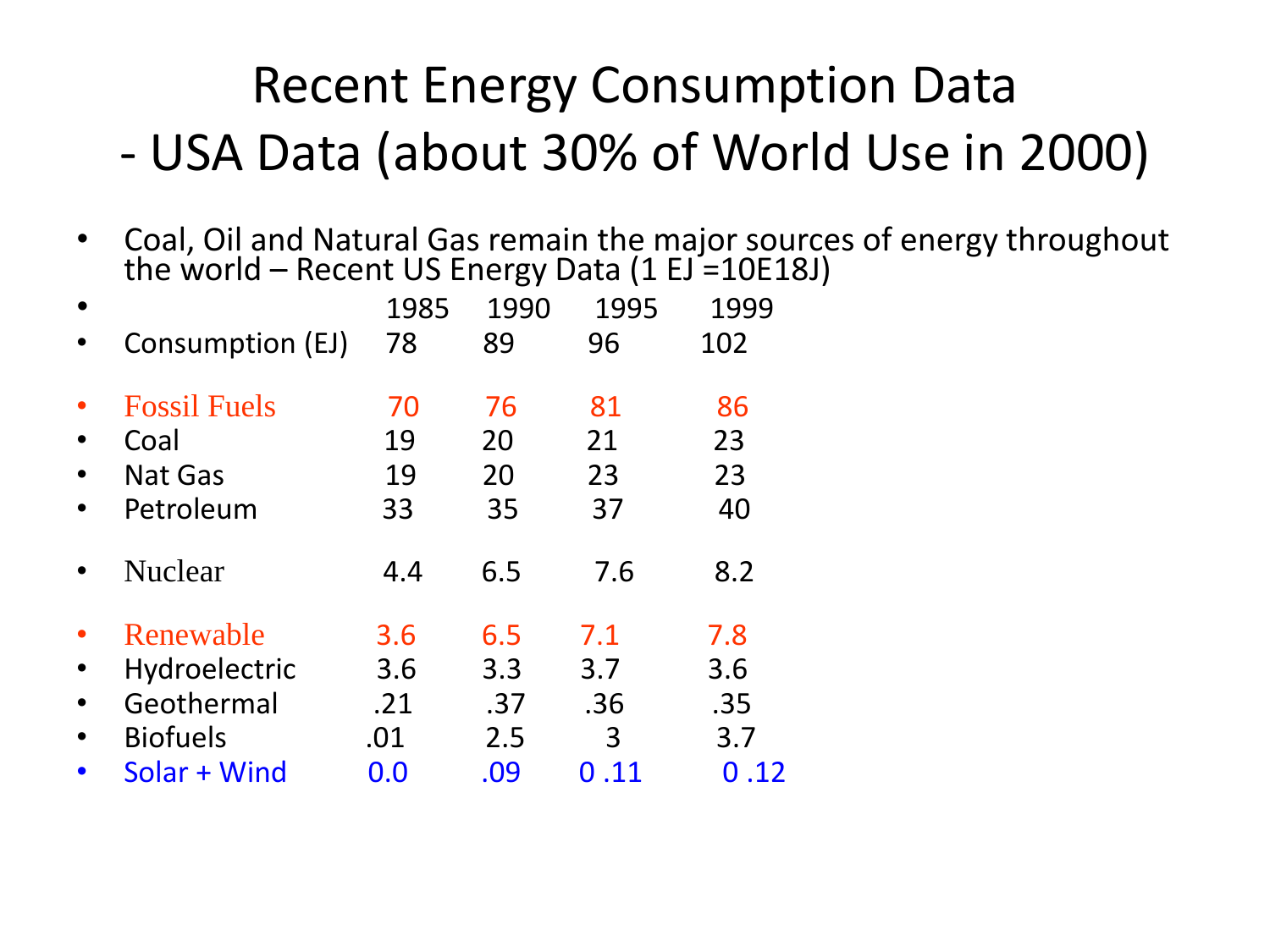#### Electricity Production by Sources in the USA Coal is major source – not as bad in Canada but still important

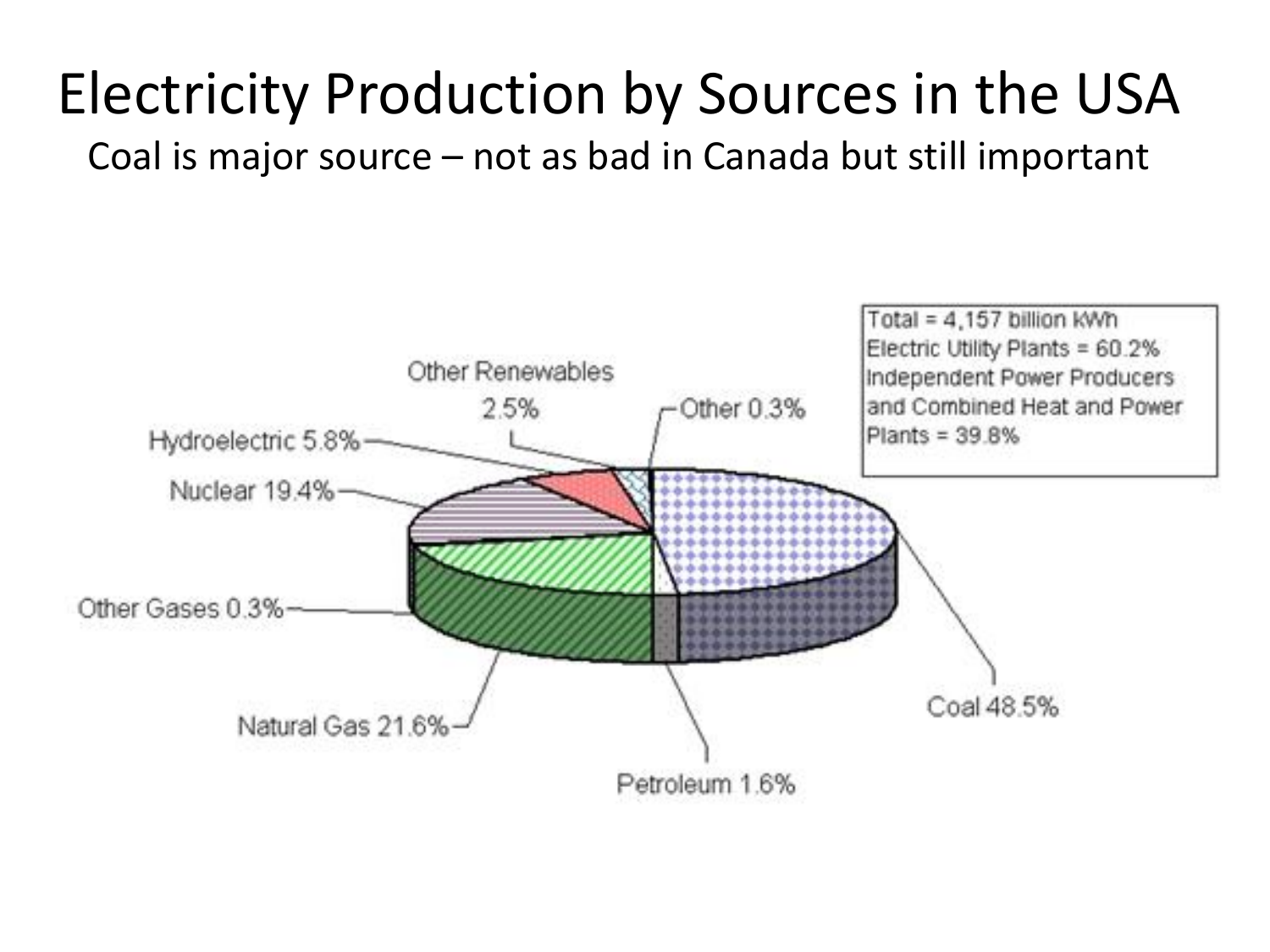#### An Exercise in Estimating

Let's Apply Some Critical Thinking to a Broad Topic of Current Interest

- CO-2 is the main byproduct of combustion of coal (also a significant fraction of combustion of hydrocarbons) and a key greenhouse gas – CO-2 Sequestration – Does it make sense?
- There are routine comments on sequestering the CO-2 into deep underground reservoirs – thus permitting "Clean Coal"
- Let's "estimate" if this claim makes sense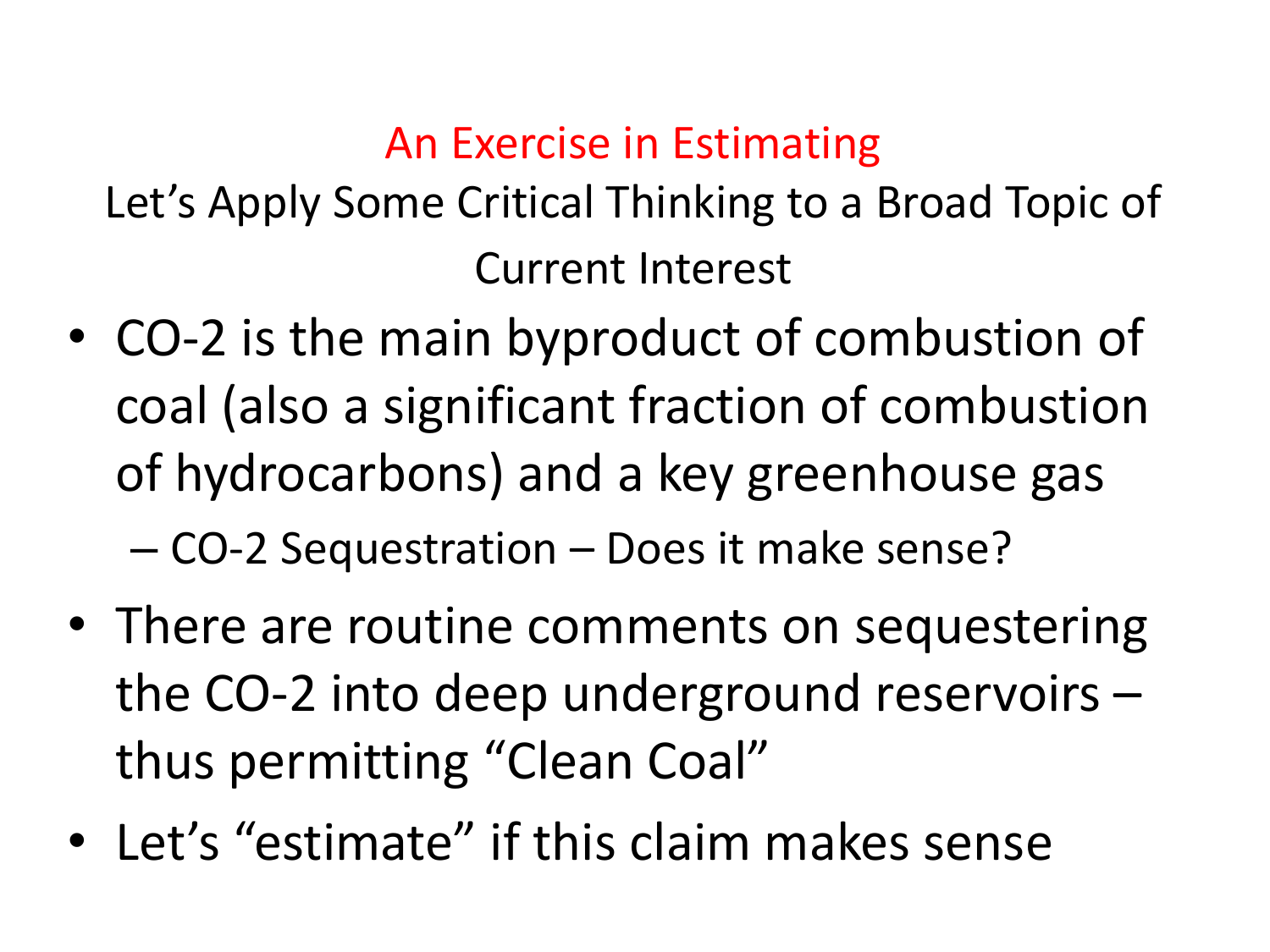#### Let's Make Estimate of Effort to Sequester 10% of the CO-2 Produced From Coal in the USA

•About 25 EJ of coal use in USA per year

 $-1$  EJ = 1.0 x 10<sup>18</sup> J (EJ = Exa Joule)

•Try to sequester just 10% of the CO-2, equivalent to 2.5 $\times$  10<sup>18</sup> J of energy

•There are about 30,000 J/g of coal combusted

–Can be found in an energy equivalent websites but we have already estimated this in simple calculation (note we used 3 instead of 3.3 x 10<sup>4</sup> J/g

•2.5 x  $10^{18}/30,000 \approx 10^{14}$  g of coal/y

–12 g of carbon becomes 44 g of CO-2 (Remember Av. #)

–12 g carbon also produces 22.4 L of CO-2 at NPT

•Leads to  $\sim$  4 x 10<sup>8</sup> tonnes or  $\sim$  2 x 10<sup>14</sup> L (at STP) of CO-2 produced from just 10% of USA usage of coal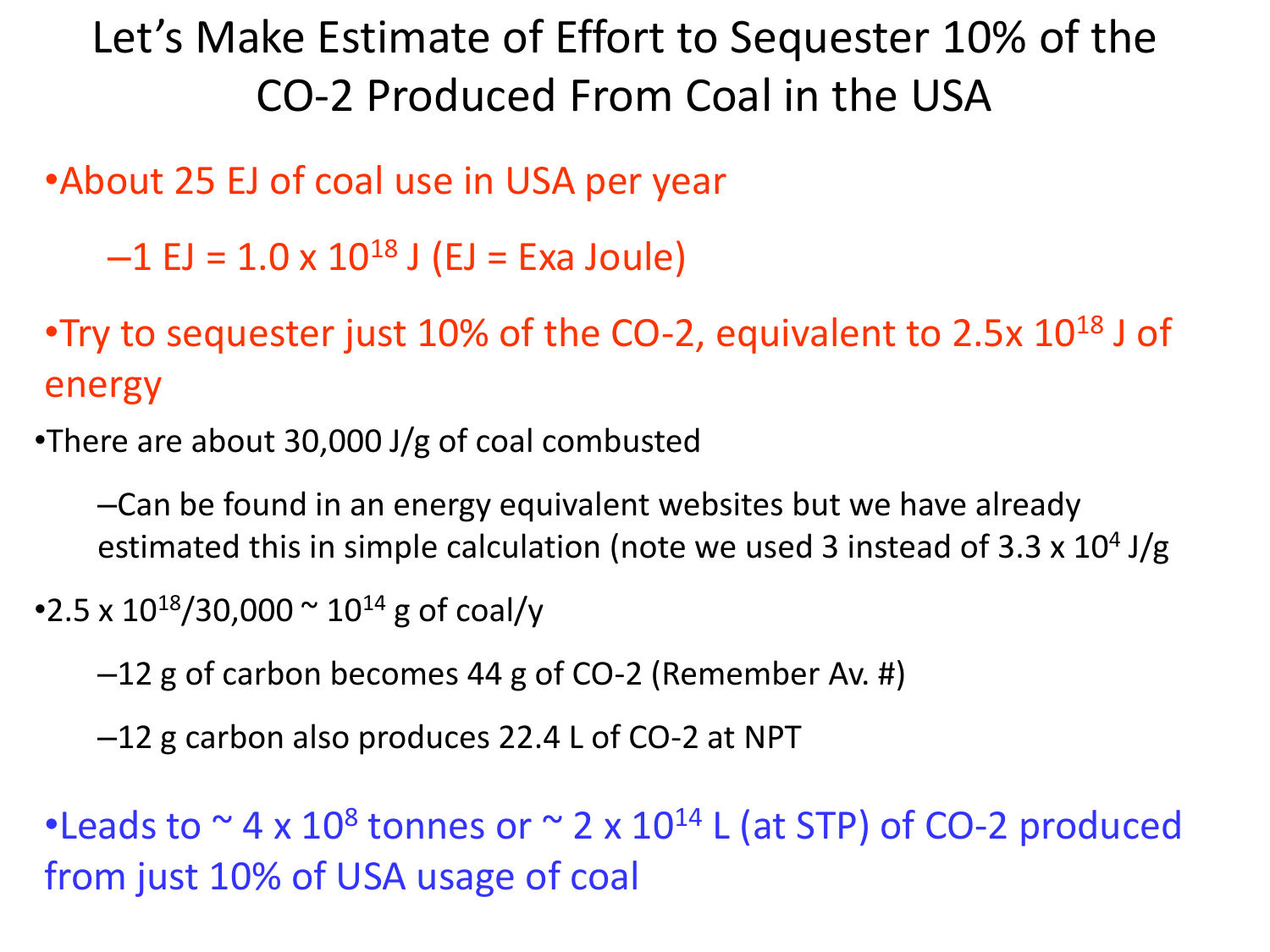### Some Visualization

- 2 x  $10^{14}$  L of CO-2 produced from just 10% of USA usage
	- $2 \times 10^{14}$  L is equivalent to 2 x 10<sup>11</sup> m<sup>3</sup>
	- This is equivalent to a volume of 100 km by 100 km by 20 m deep
	- Think of roughly area of Georgian Bay and say 15 m deep of CO-2 at STP
	- And this is just 10% of YEARLY US production from coal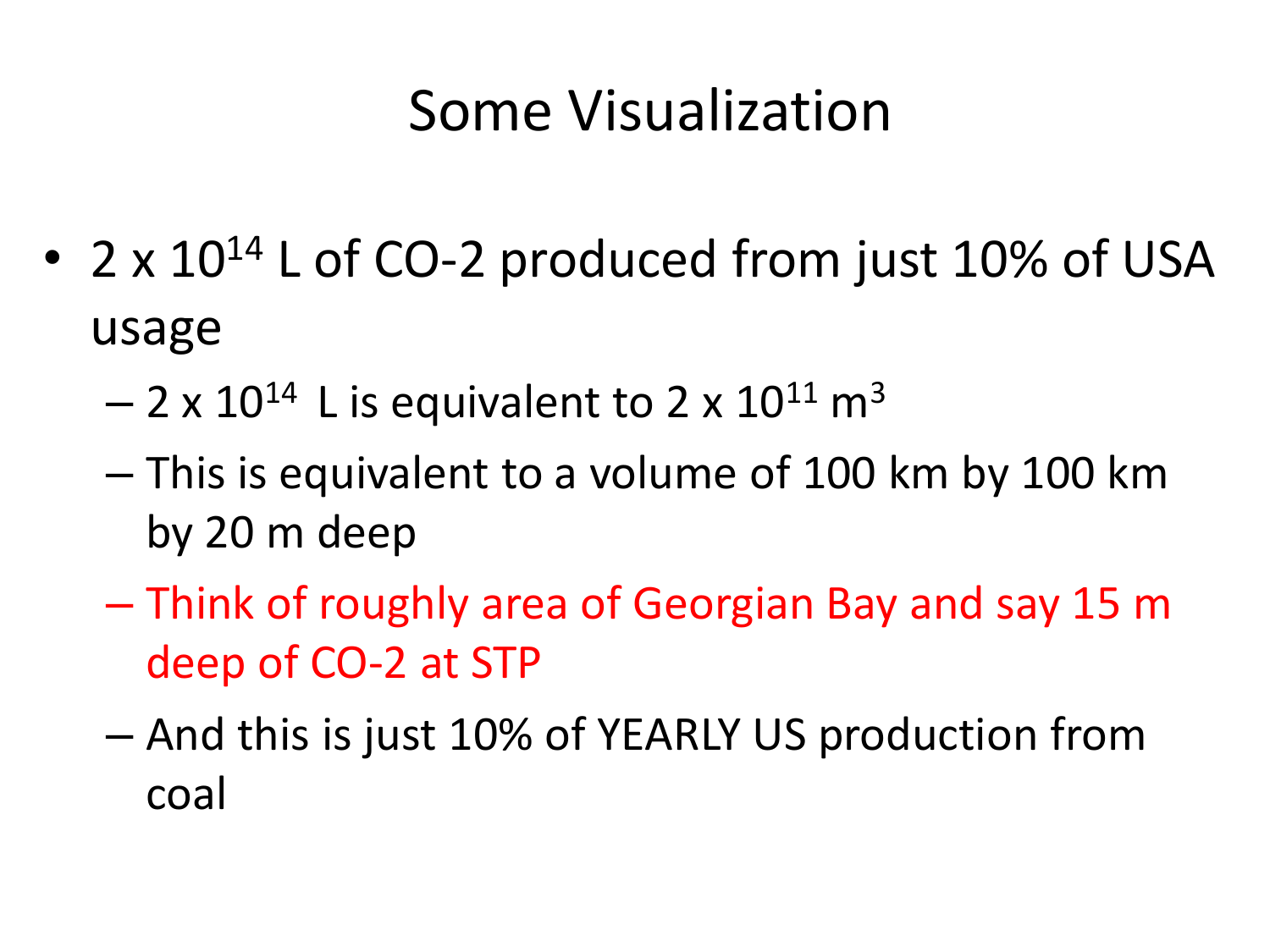## Some Visualization (con't)

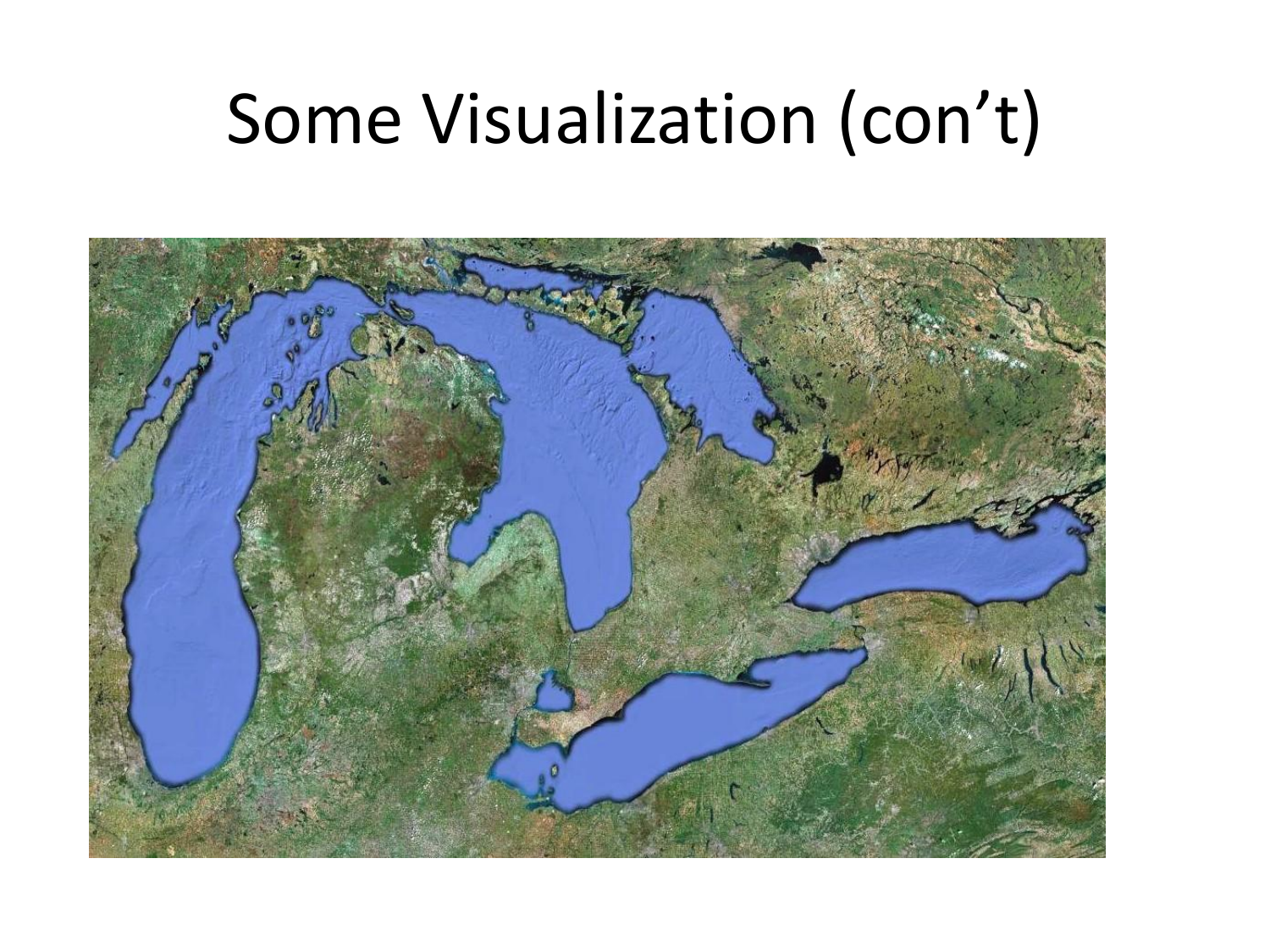#### Where Do We Store The CO-2

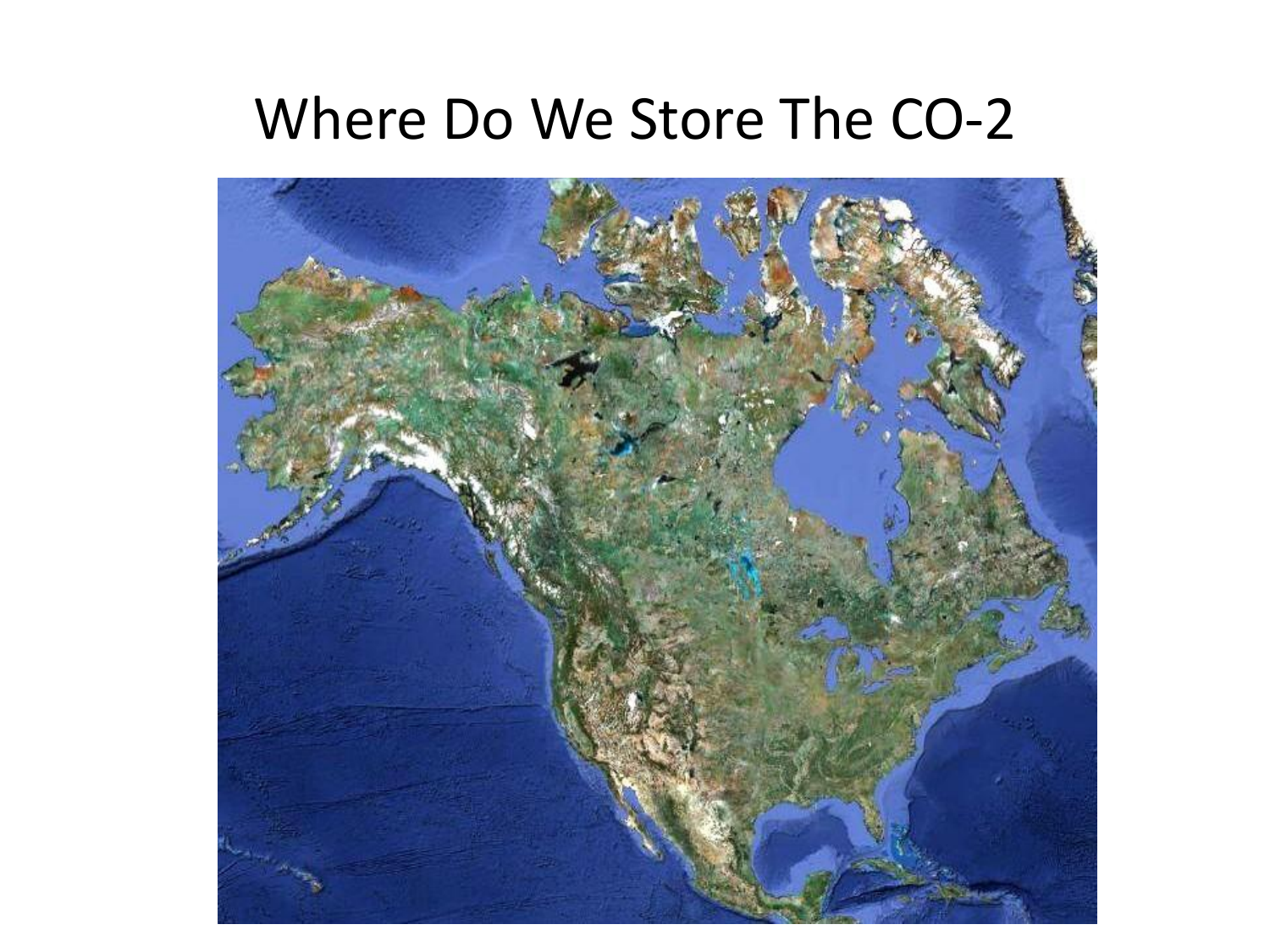### Are Volumes Such as This Available?

- Most coal is used in eastern half of North America that is largely old shield formations
	- Very unlikely that such large sub-surface volumes exist
	- Piping to western oilfields is very costly
- Can potentially store as liquid CO-2
	- However, liquifaction is expensive and requires piping at about 10 atmospheres rating
	- Safety issues of leaking CO-2
- Broad conclusion must be that large scale sequestration of CO-2 is pretty impractical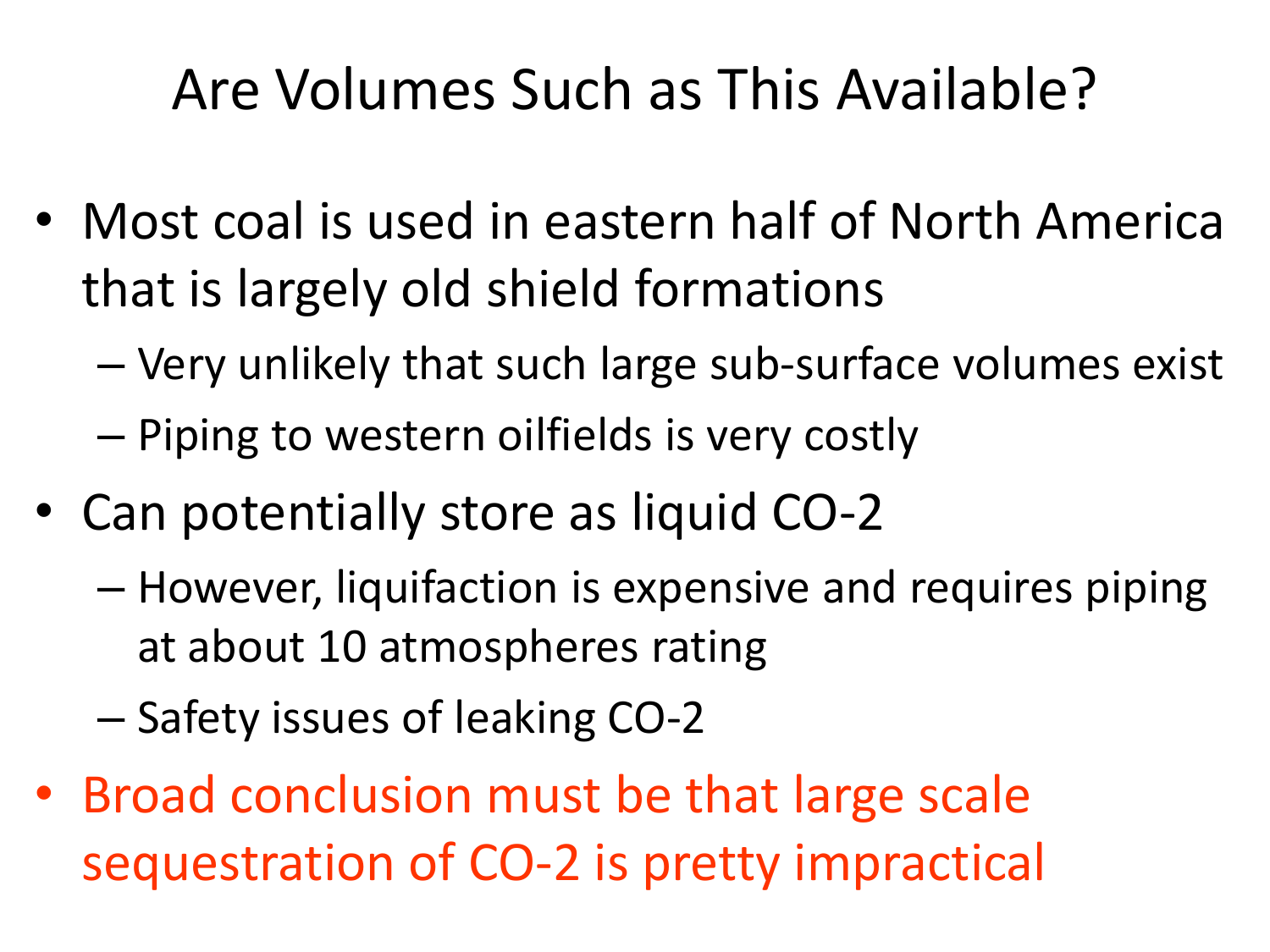#### It's Worth Noting the Process

- Its only multiplying and dividing
	- No detailed math or science required
- Start from basic concept of few eV per molecular bond
	- $-$  X N<sub>AV</sub> (6 × 10<sup>23</sup>) to produce energy (J) produced per mole
	- Compare to number such as 2.5 EJ/y (10% of present coal use)
	- $-$  To produce nearly  $10^{13}$  moles of coal used per year
	- $-$  Producing about 2 x10<sup>14</sup> g of CO-2 per year
- This basic process provides scale of effort required to have a significant impact
- One percent to 10% are about the lowest number I would use as a basis for some process producing meaningful reductions in CO-2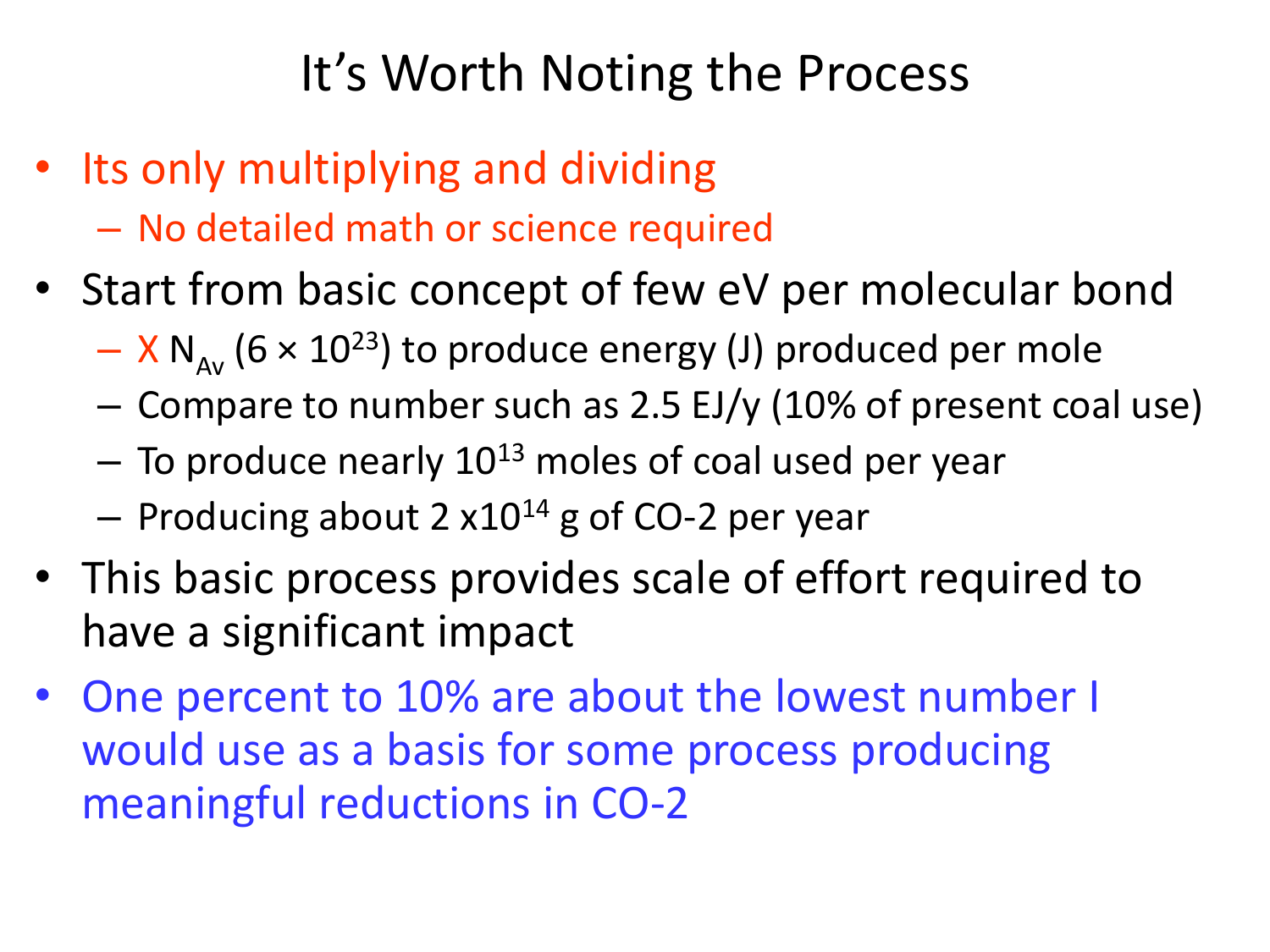#### **To Assist One in the Critical Thinking Process Let's Look at What 1 EJ Means?**

- 1 EJ (thermal) is equivalent to:
	- $-$  10E18 J/(3 x10<sup>9</sup> J/s per power plant x 3 x10<sup>7</sup> s/y)
	- = 10 power plants of 1000 MWe
- Therefore ten large 1000 MWe plants only replaces 1% of US energy usage (less than 1/3% of world usage)
- Replacement of even 1% of the US total energy requirements with new nuclear is an imposing challenge (10 new 1000 MWe builds)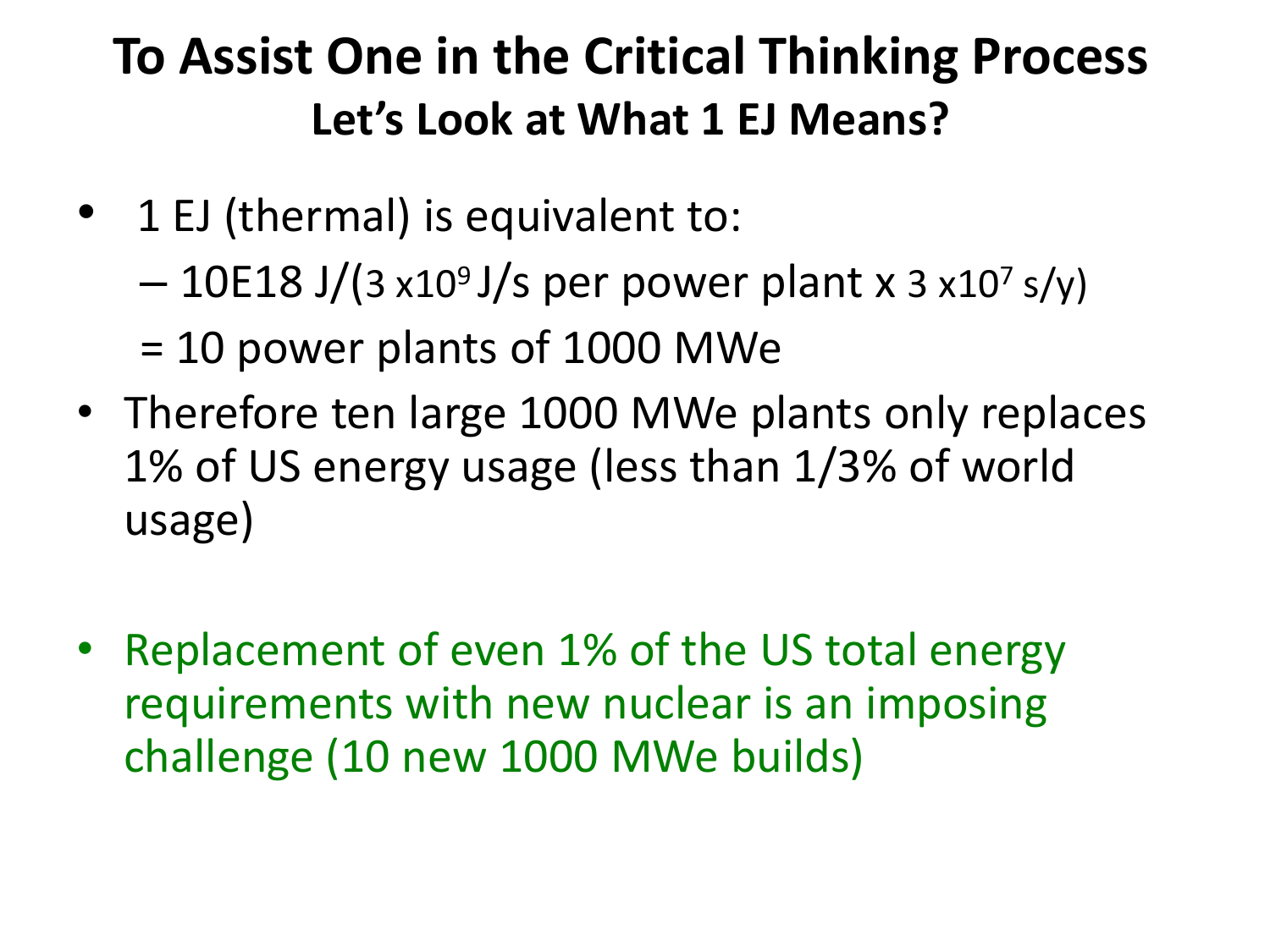### 1 EJ From Wind or Solar

- Large windmills of about 2 MW or 2 MJ/s
	- $-$  times  $3 \times 10^7$  s/y times (capacity factor of 33%) will produce about  $2 \times 10^{13}$  J/y
	- *Note use of convenient estimate of 3 × 10<sup>7</sup> s/y instead of 3.15 x 10<sup>7</sup> s/y to make math easy*
	- implying 50,000 units for 1 EJ
- How do you store an EJ for periods of non-operation? Because of problems of duty factor - massive storage system required if wind or solar are used as baseload power Cannot easily store large amounts of electricity in any practical manner Usually use natural gas turbines as backup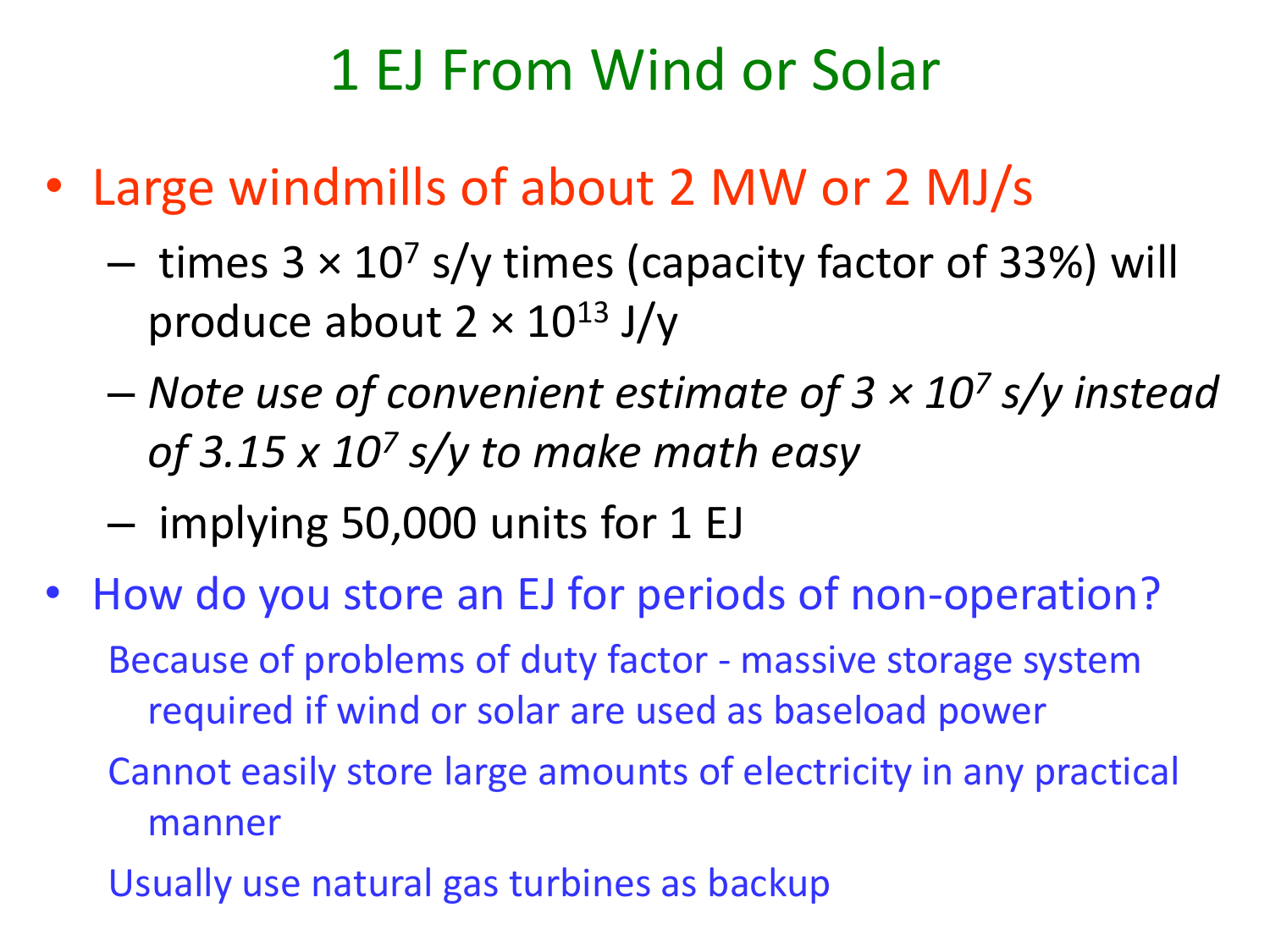## Solar Power

- Solar Collection at about 1 kW/m<sup>2</sup> or 1000 J/s/ m<sup>2</sup>
	- (peak daylight in southerly location) x 1/3 (hours of useful sunlight) x  $3 \times 10^7$  s/y =  $1 \times 10^{10}$  J/y/sqm
	- Times about 10% collection efficiency =  $1 \times 10^9$ J(e)/y/sqm
	- Requires  $10^9$  sq m or 1000 sq km of collector for 1EJ(e) Say 30 km by 30 km This is a large area of solar panels but manageable
	- Again, because of duty factor massive storage system required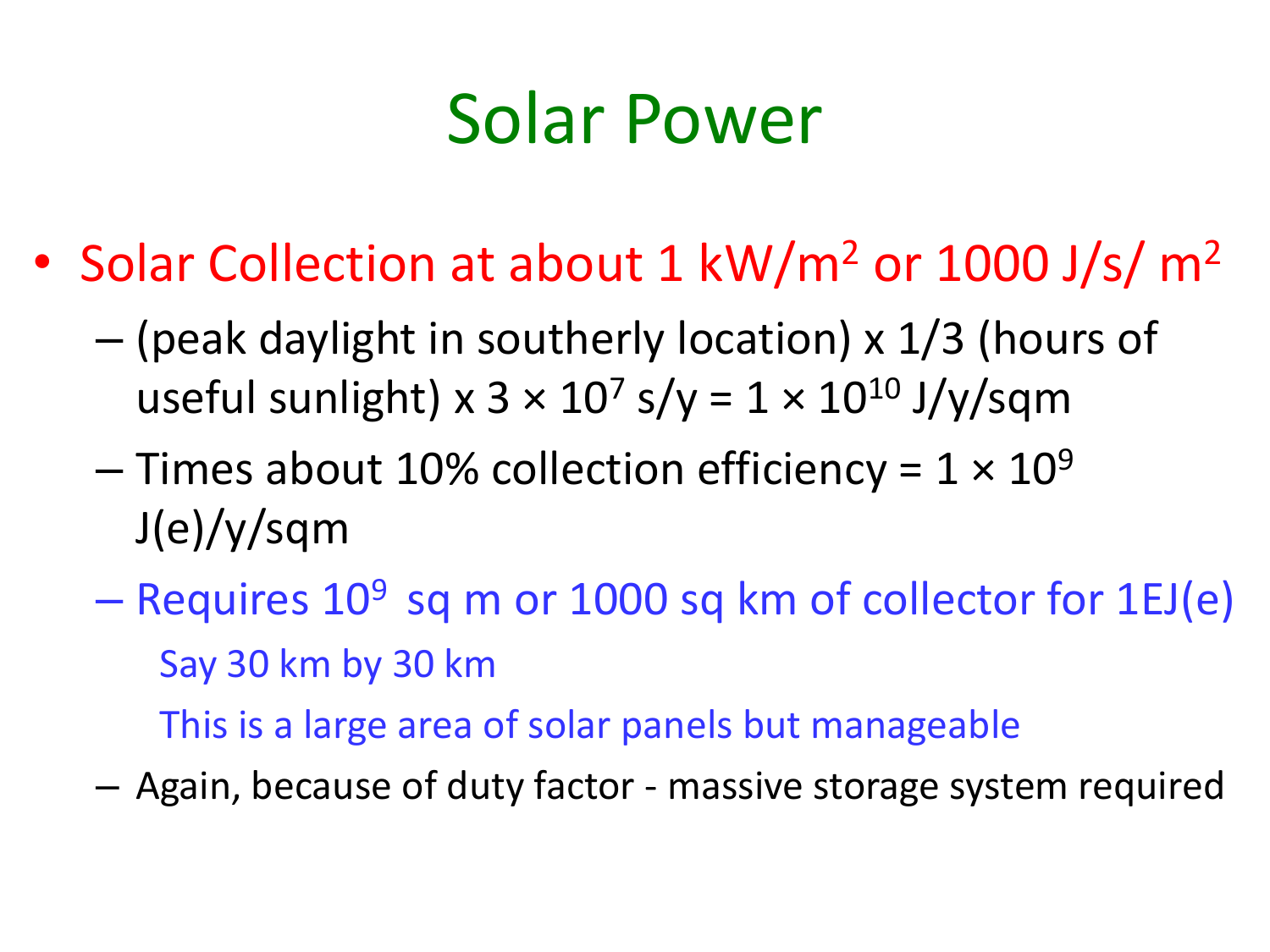## What Would Storage of Such Large Amounts of Energy Look Like?

•The single greatest source of hydroelectric power in the world, the Niagara River is home to several power plants. The 2 most famous plants on the Canadian side are the Sir Adam Beck I and II, named after the first head of the Hydro-Electric Power Commission. Combined, the Beck power stations produce over 2 million kW of electric power or  $2 \times 10^9$  J/s (note – equal to 2 modern reactors)

•One EJ/year is equivalent to an instantaneous use rate of

 $-10^{18}$  J/y /(3  $10^7$  s/y) = 3  $10^{10}$  J/s or 10 times the rate at which Niagara Falls is producing electricity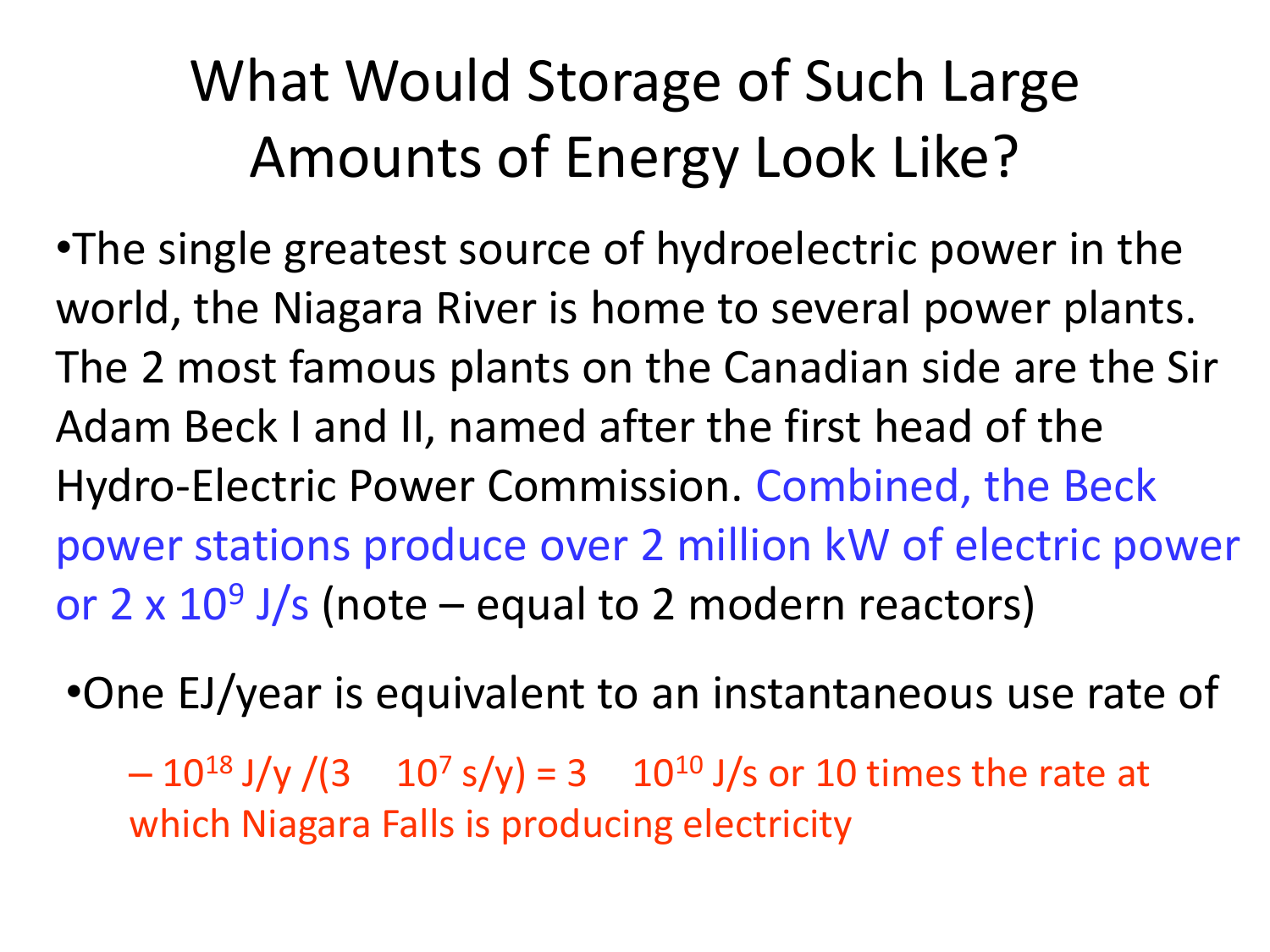### This is equivalent to a pumped storage system for 1/10% of Total US Energy (1/3% of Electricity)